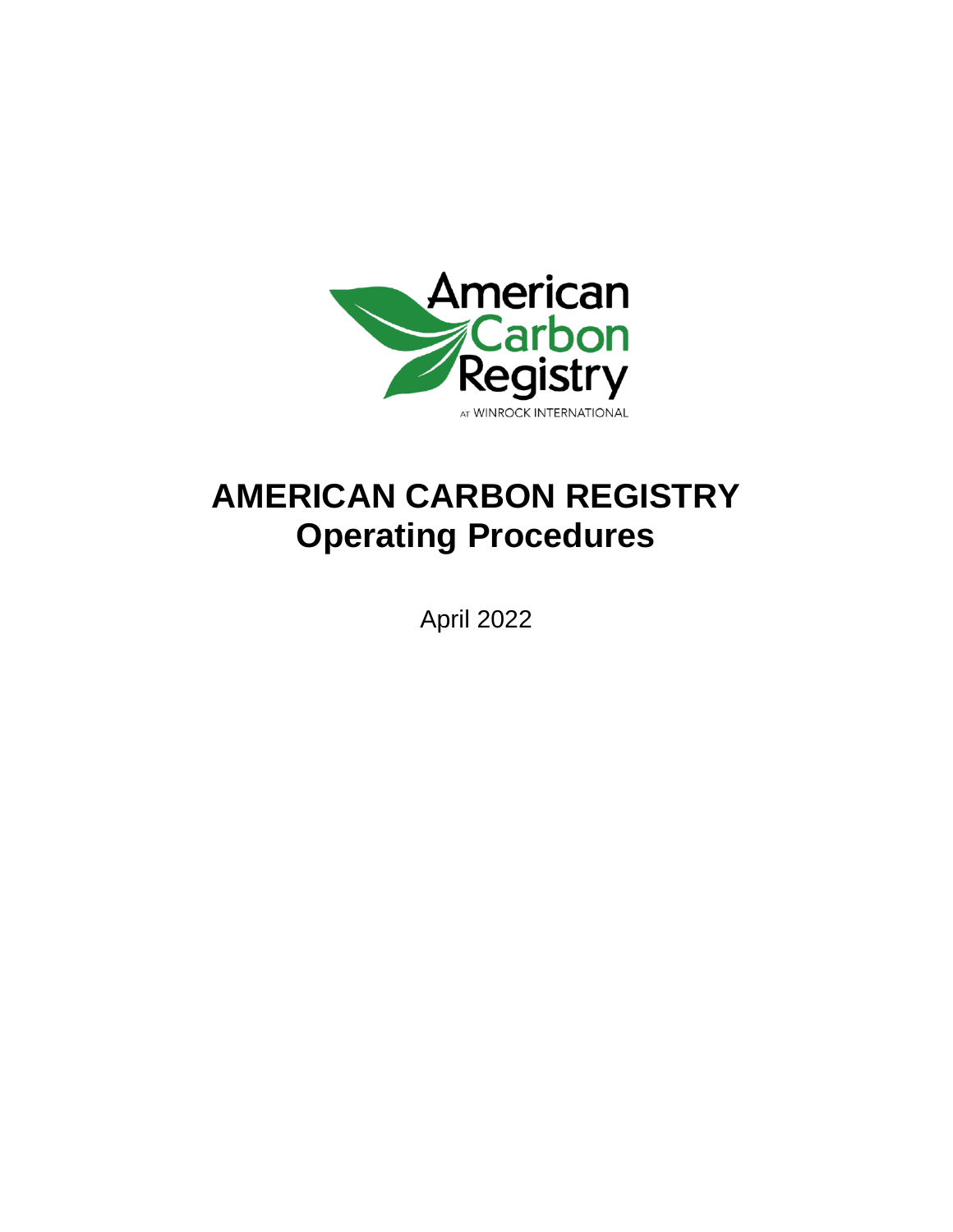# **Table of Contents**

| 1.1<br>1.2<br>1.3                                                      |                                                                       |  |  |  |  |  |
|------------------------------------------------------------------------|-----------------------------------------------------------------------|--|--|--|--|--|
|                                                                        |                                                                       |  |  |  |  |  |
| 2.1<br>2.2<br>2.3<br>2.4                                               | OMNIBUS ACCOUNTS: RETIRE OR HOLD OFFSET CREDITS ON BEHALF OF OTHERS 5 |  |  |  |  |  |
|                                                                        |                                                                       |  |  |  |  |  |
| 3.1<br>3.2<br>3.3                                                      | AMERICAN CARBON REGISTRY ADMINISTRATOR ACCESS TO ACCOUNTS7            |  |  |  |  |  |
|                                                                        |                                                                       |  |  |  |  |  |
| 4.1<br>4.2<br>4.3<br>4.4                                               |                                                                       |  |  |  |  |  |
|                                                                        |                                                                       |  |  |  |  |  |
| 5.1<br>5.2<br>5.3<br>5.4<br>5.5<br>5.6                                 |                                                                       |  |  |  |  |  |
|                                                                        |                                                                       |  |  |  |  |  |
| 6.1<br>6.2                                                             |                                                                       |  |  |  |  |  |
| CHAPTER 7: ACTIVATION, TRANSFERS, AND CANCELATION OF OFFSET CREDITS 15 |                                                                       |  |  |  |  |  |
| 7.1<br>7.2<br>7.3<br>$\sqrt{.4}$                                       |                                                                       |  |  |  |  |  |
|                                                                        |                                                                       |  |  |  |  |  |
| 8.1<br>8.2                                                             |                                                                       |  |  |  |  |  |
|                                                                        |                                                                       |  |  |  |  |  |
|                                                                        |                                                                       |  |  |  |  |  |
| 10.1<br>10.2                                                           |                                                                       |  |  |  |  |  |
|                                                                        |                                                                       |  |  |  |  |  |
|                                                                        |                                                                       |  |  |  |  |  |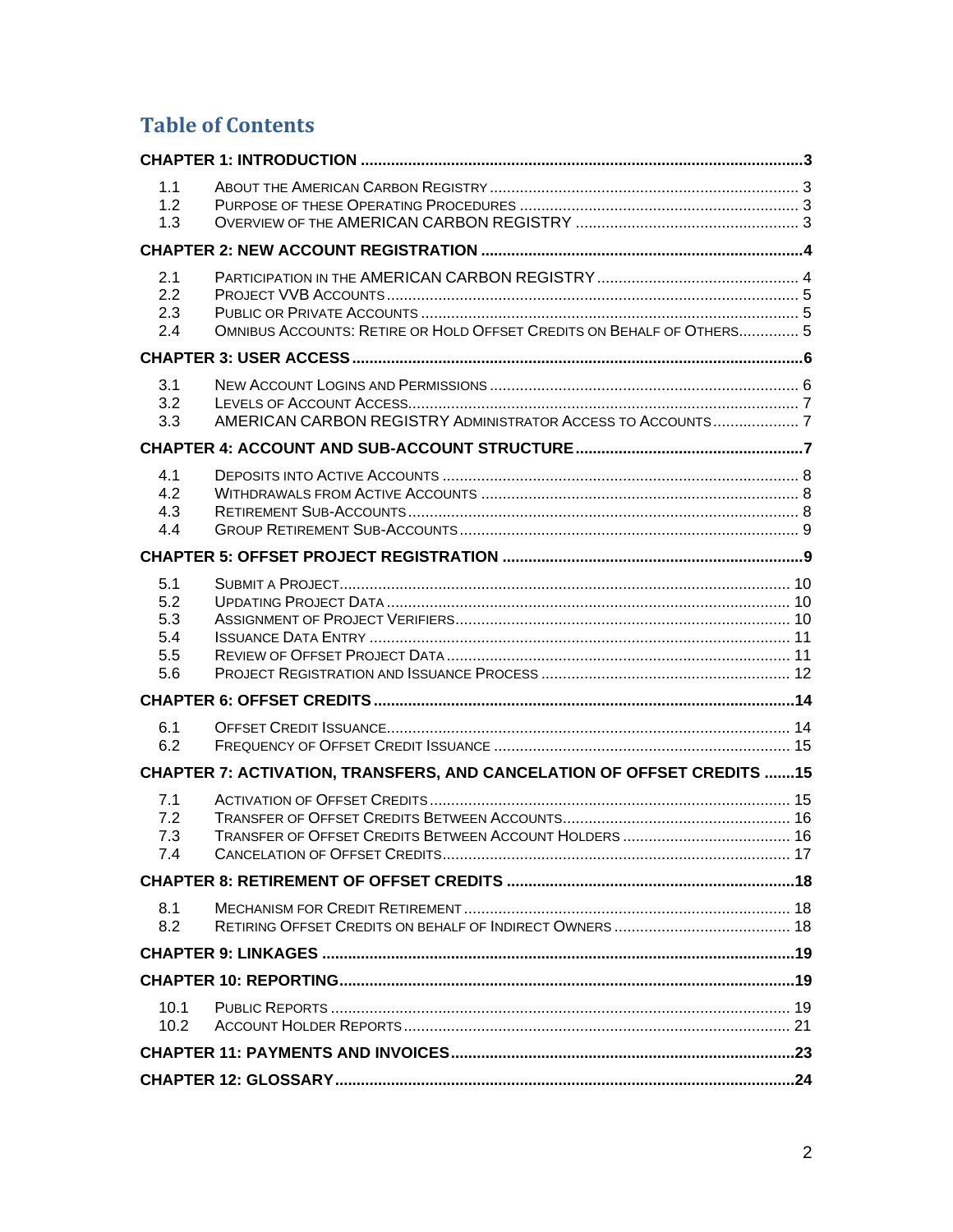# <span id="page-2-0"></span>**Chapter 1: Introduction**

### **1.1 About the American Carbon Registry**

<span id="page-2-1"></span>The American Carbon Registry® (ACR) is a leading carbon offset program with over two decades of unparalleled carbon market experience in the development of rigorous, science-based offset standards and methodologies as well as operational experience in the oversight of offset project registration and verification and Offset Credit issuance and retirement reporting through ACR's online registry system, the AMERICAN CARBON REGISTRY. ACR is a wholly owned nonprofit subsidiary of Winrock International, which works with people in the U.S. and around the world to empower the disadvantaged, increase economic opportunity, and sustain natural resources.

ACR operates in both global voluntary and regulated carbon markets. Since December 2012, ACR has operated as an approved Offset Project Registry (OPR) $1$  for the California Cap-and-Trade program, the first economy-wide Cap-and-Trade program in the U.S. In this role, ACR works with the California Air Resources Board (ARB, or CARB) to oversee the registration and issuance of California-eligible Registry Offset Credits developed using ARB's compliance offset protocols. In March 2020, ACR was approved by the Council of the International Civil Aviation Organization (ICAO) to supply eligible ACR-issued emission reduction/removal units for compliance under the Carbon Offsetting and Reduction Scheme for International Aviation (CORSIA).<sup>2</sup> The CORSIA is a global market-based mechanism approved by ICAO in 2016 to achieve carbon neutral growth in international aviation starting in 2020.

### <span id="page-2-2"></span>**1.2 Purpose of these Operating Procedures**

This document is intended to provide administrative detail and practical steps for Account Holders to facilitate their use of the AMERICAN CARBON REGISTRY. This document does not have the force of law; does not establish new mandatory requirements for carbon offset projects; and, in no way supplants, replaces, or amends any of the requirements of the ACR Standard, ARB regulations, or ICAO requirements. Conversely, an omission or truncation of regulatory requirements in this document does not relieve entities of their respective obligations to fully meet all ACR, ARB, and/or ICAO requirements.

### <span id="page-2-3"></span>**1.3 Overview of the AMERICAN CARBON REGISTRY**

The AMERICAN CARBON REGISTRY serves as the book of record for tracking offset project listing; independent verification; and the issuance, transfer, retirement, and/or cancelation of Offset Credits for verified emissions reductions or removals. Offset Credits are either Emission Reduction Tons (ERTs), when verified against an ACR methodology and the ACR Standard, or Registry Offset Credits (ROCs), when verified against an ARB protocol and meeting the ARB regulatory requirements. ACR has engaged APX, Inc. as its technology provider with respect to the AMERICAN CARBON REGISTRY.

<sup>1</sup> [Offset Project Registries | California Air Resources Board](https://ww2.arb.ca.gov/our-work/programs/compliance-offset-program/offset-project-registries)

<sup>2</sup> [ACR Becomes First Crediting Program Approved by ICAO for post-2020 Credits —](https://americancarbonregistry.org/news-events/news/acr-becomes-first-crediting-program-approved-by-icao-for-post-2020-credits) American **[Carbon Registry](https://americancarbonregistry.org/news-events/news/acr-becomes-first-crediting-program-approved-by-icao-for-post-2020-credits)**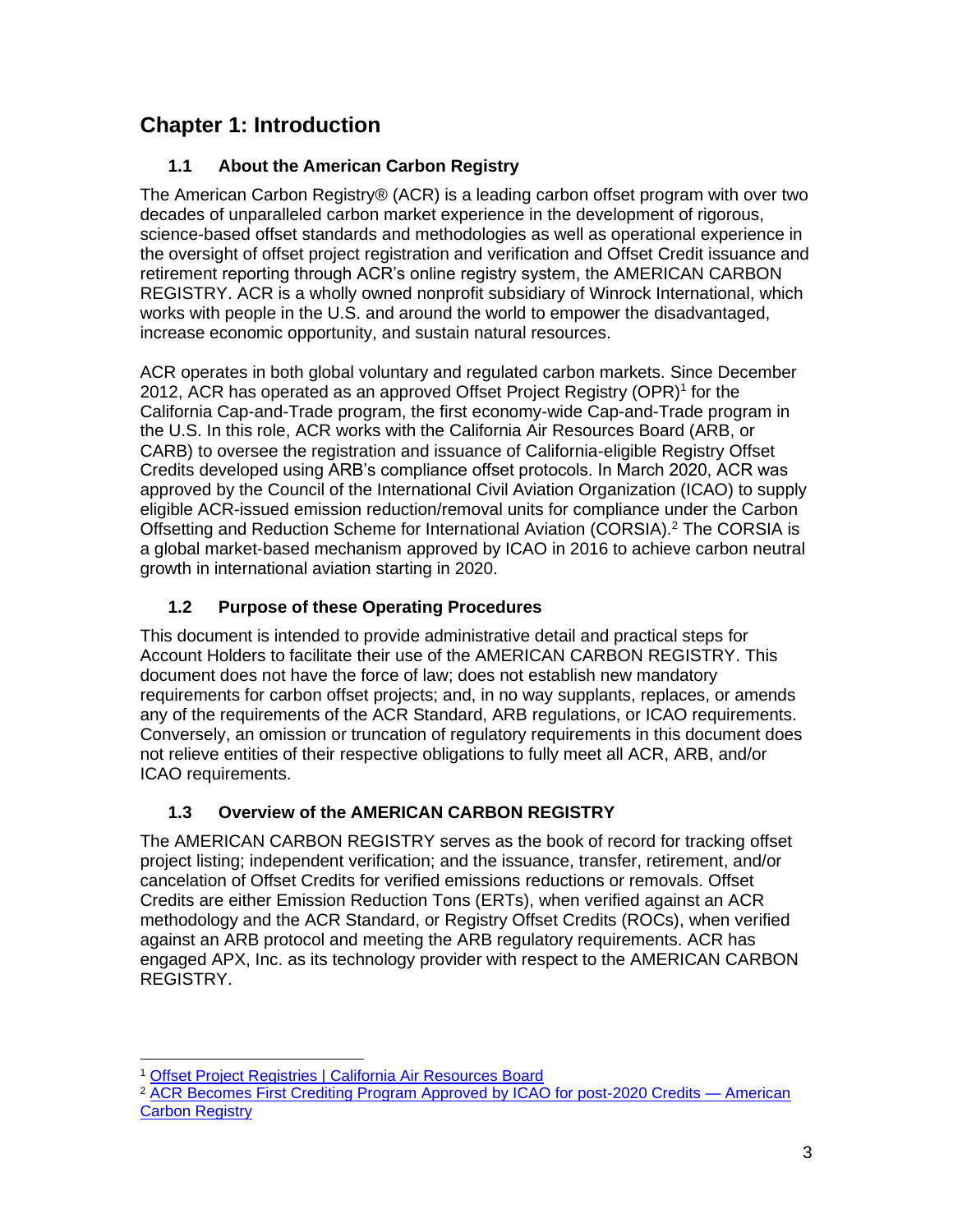The AMERICAN CARBON REGISTRY Administrator will issue one serialized Offset Credit for each metric ton of  $CO<sub>2</sub>e$  emissions reductions or removals from verified projects. The AMERICAN CARBON REGISTRY will only issue and track Offset Credits originating from verified offset projects that have been validated and verified by a Verifier/Validator recognized by ACR or approved by ARB. Offset Credits are issued as inactive. Upon activation, Account Holders can transfer Offset Credits to their default active account, active sub-accounts, or to other Account Holders; retire Offset Credits in their own account (including on behalf of third parties); or cancel ROCs for conversion to ARB Offset Credits (ARBOCs).

Any entity choosing to participate in the AMERICAN CARBON REGISTRY must establish an AMERICAN CARBON REGISTRY account. The AMERICAN CARBON REGISTRY provides the AMERICAN CARBON REGISTRY Administrator, Account Holders, and the public with reports on activity within the system. Public reports are accessible to everyone via the public homepage on the AMERICAN CARBON REGISTRY: [https://acr2.apx.com.](https://acr2.apx.com/)

# <span id="page-3-0"></span>**Chapter 2: New Account Registration**

#### **2.1 Participation in the AMERICAN CARBON REGISTRY**

<span id="page-3-1"></span>Project Proponents seeking listing and registration of offset projects, including Offset Project Operators (OPOs) and Authorized Project Designees (APDs) under the California Cap-and-Trade Program, are required to have an account in the AMERICAN CARBON REGISTRY in order to receive Offset Credits issued by ACR. Any party, including non-Project Proponents, such as traders, marketers, and end-use customers wishing to hold, transfer, retire, or cancel Offset Credits must also establish an account in the AMERICAN CARBON REGISTRY.

There are four types of AMERICAN CARBON REGISTRY accounts:

- Project Developer Account;
- Corporate Account;
- Transaction Account; and
- Project Validation and Verification Body (VVB) Account.

The Project Developer is the only account type that can submit projects for ACR registration and credit issuance. Corporate accounts are for entities whose primary objective is to purchase and retire credits against their greenhouse gas (GHG) footprint. Transaction accounts are intended for entities seeking to purchase, trade, sell, and/or retire Offset Credits for themselves or on behalf of others. Project Developer, Transaction, and Corporate Account Holders can hold, transfer, and retire Offset Credits. Project VVB accounts are used to provide Verifiers/Validators the ability to review, validate, and verify project data and documents for projects to which they have been assigned.

All Account Holders must agree to follow the rules and operating procedures described in this document and in the ACR Terms of Use. For the account to be approved and activated, the registrant must review and agree to the ACR Terms of Use, which is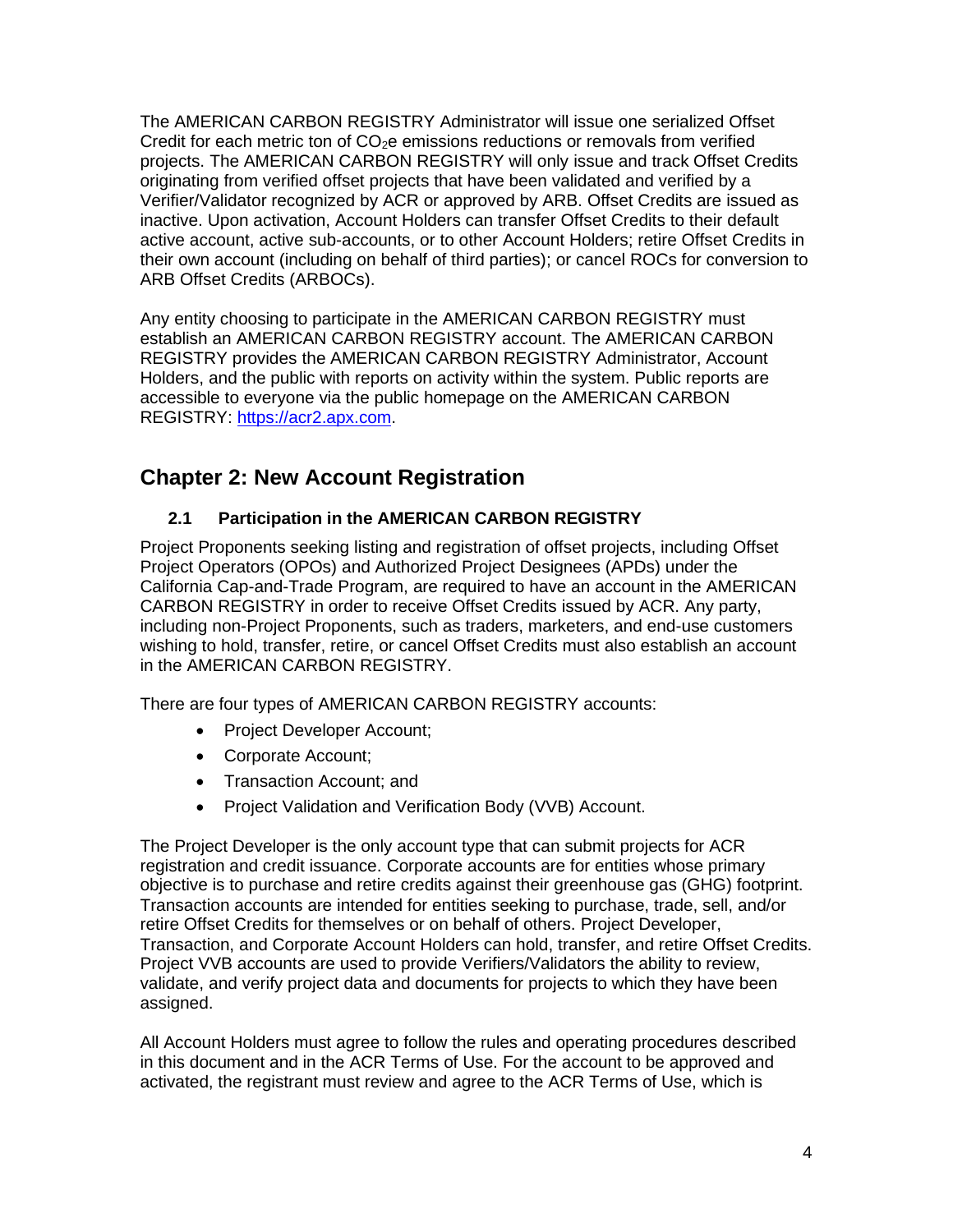integrated into the online account registration process. There is no limit to the number of separate accounts an entity may establish.

Instructions for opening an ACR account and related forms, including the Terms of Use and ACR Fee Schedule are available at [https://americancarbonregistry.org/how-it](https://americancarbonregistry.org/how-it-works/membership)[works/membership.](https://americancarbonregistry.org/how-it-works/membership)

An account in the AMERICAN CARBON REGISTRY will remain active until terminated. Termination can be initiated either by the Account Holder by notifying the AMERICAN CARBON REGISTRY Administrator or by the AMERICAN CARBON REGISTRY Administrator directly.

#### <span id="page-4-0"></span>**2.2 Project VVB Accounts**

To receive a Project VVB account in the AMERICAN CARBON REGISTRY, a prospective third-party Verifier (also referred to as a VVB or Verification Body [VB]) must complete the online account registration. Verifiers for offset projects seeking ERTs must undergo the ACR Accreditation process. Verifiers accredited by ARB are approved for verification of California offset projects without having to undergo a separate ACR accreditation. A list of ACR Accredited Verifiers is available at [http://www.americancarbonregistry.org/carbon-accounting/verification.](http://www.americancarbonregistry.org/carbon-accounting/verification)

Verifiers/Validators will review and verify the accuracy of project data and documents within the AMERICAN CARBON REGISTRY. Additionally, Verifiers/Validators will have the ability to upload project verification documents. Verifiers/Validators are limited to viewing and working in project records as assigned by Project Proponents.

<span id="page-4-1"></span>There are no fees for any actions taken by Project VVB accounts.

#### **2.3 Public or Private Accounts**

As part of the account registration process, the Account Manager can designate the account as a Public or Private account. If an account is marked as Public, general account information is displayed to the public via a public report. If an account is marked as Private, no identifiable account information will be shared with the public or other Account Holders. Only the AMERICAN CARBON REGISTRY Administrator will have the ability to view any identifiable account information for a Private account. The Account Manager can change the account privacy setting at any time.

As stated in the Privacy Policy, which is available as a part of the registration process, except where permission has been explicitly granted, all Account Holder non-public personal information from Public and Private accounts will be held strictly confidential.

#### <span id="page-4-2"></span>**2.4 Omnibus Accounts: Retire or Hold Offset Credits on Behalf of Others**

Omnibus accounts can be established to retire or hold Offset Credits on behalf of individuals or organizations not affiliated with the Account Holder's organization.

• Omnibus retirements refer to the retirement of credits on behalf of a buyer who is seeking to claim the emission reductions or removal enhancement for their own environmental objectives. These credits shall be retired using sub-accounts as described in the Terms of Use posted on the ACR website.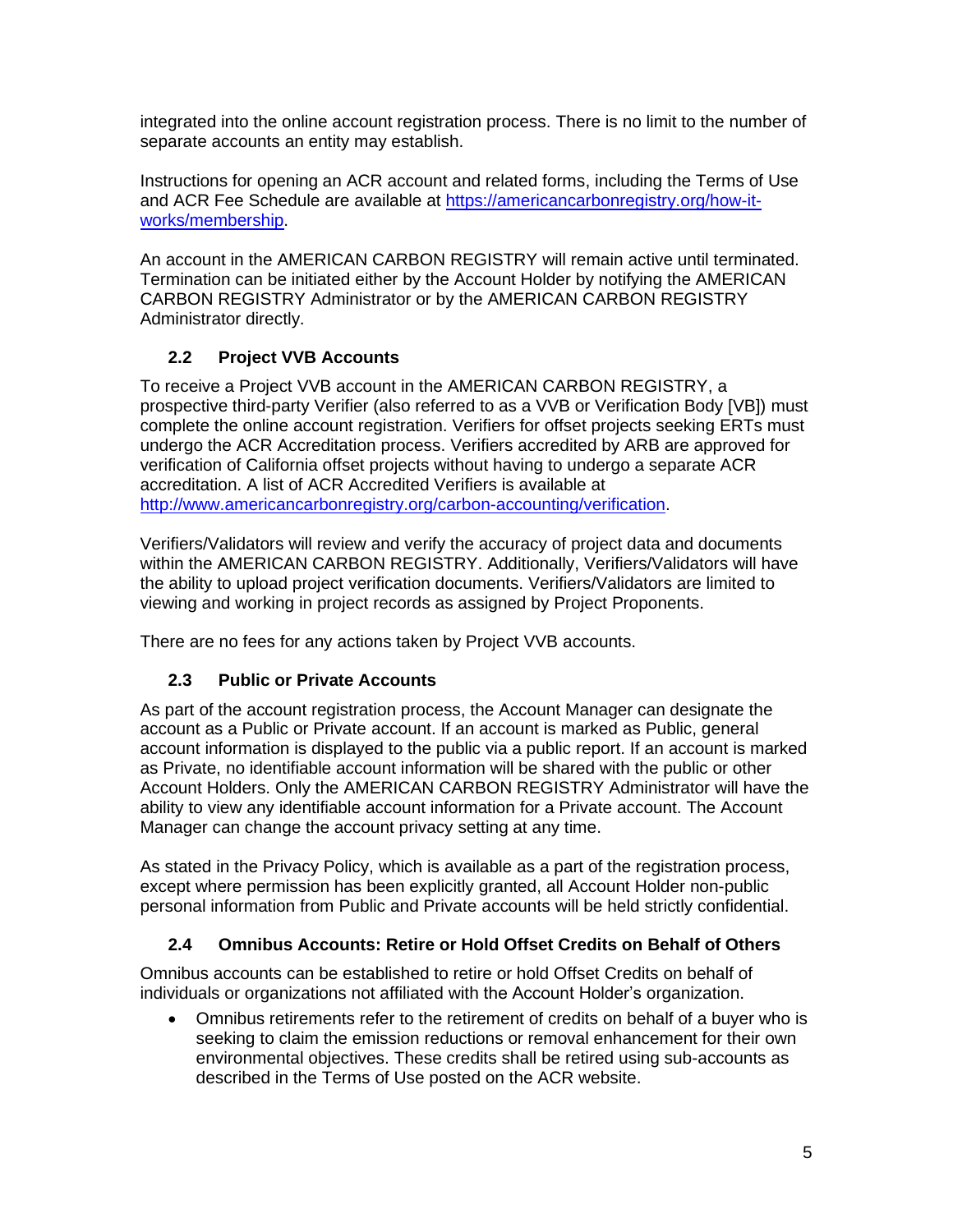• Omnibus holdings refer to the holding of credits on behalf of a third party known as an Indirect Owner. Account Holders with omnibus holdings are buying and selling credits on behalf of others and subject to the related requirements below and in the Terms of Use posted on the ACR website.

Only Account Holders that have been approved by the AMERICAN CARBON REGISTRY Administrator to hold Offset Credits on behalf of others may do so. If an Account Holder is approved to operate in this way on the AMERICAN CARBON REGISTRY, sub-accounts must be created in the name of each Indirect Owner. Indirect Owners of Offset Credits may request to have a login to their sub-account for direct view-only access. ACR may from time-to-time request to audit these sub-accounts and request documentation to support the holdings.

### <span id="page-5-0"></span>**Chapter 3: User Access**

#### **3.1 New Account Logins and Permissions**

<span id="page-5-1"></span>Each account has a single Account Manager. Account Managers have full access to any account that they establish. They also have the ability to establish logins and assign permissions to other individuals, which will enable viewing information, performing transfers, changing personal information, etc. The Account Manager may add additional users to their account at any point by logging in with their credentials and following these steps:

- 1. Click on the "Review/Edit/Add Login" link under the Account Management header on the lefthand side of the home screen.
- 2. In the new screen, click the "Add New Login" button.
- 3. Enter information about the new user into the required fields:
	- a. The Account Manager can assign Admin or Limited Access privileges (see Level of Account Access below).
	- b. Enter a login and password for the new user and communicate these credentials to the new user (when logging in for the first time, the new user will be prompted to change their password).
	- c. For Limited Access accounts, make project-level and account-level privilege selections.

The Account Manager may at any time revoke the permissions granted to a user by using the same account administration functionality.

NOTE: The ACR Terms of Use agreed to by each Account Manager applies to any person who receives access to an AMERICAN CARBON REGISTRY account from an Account Manager.

The AMERICAN CARBON REGISTRY's My Event Log report tracks and displays all account activities for each user through the unique login name. All AMERICAN CARBON REGISTRY users will be able to access the My Event Log report for their account(s). This report shows AMERICAN CARBON REGISTRY users all activities associated with the account or sub-account(s) with which their login is associated. The Account Manager will see all activities for all logins accessing the account.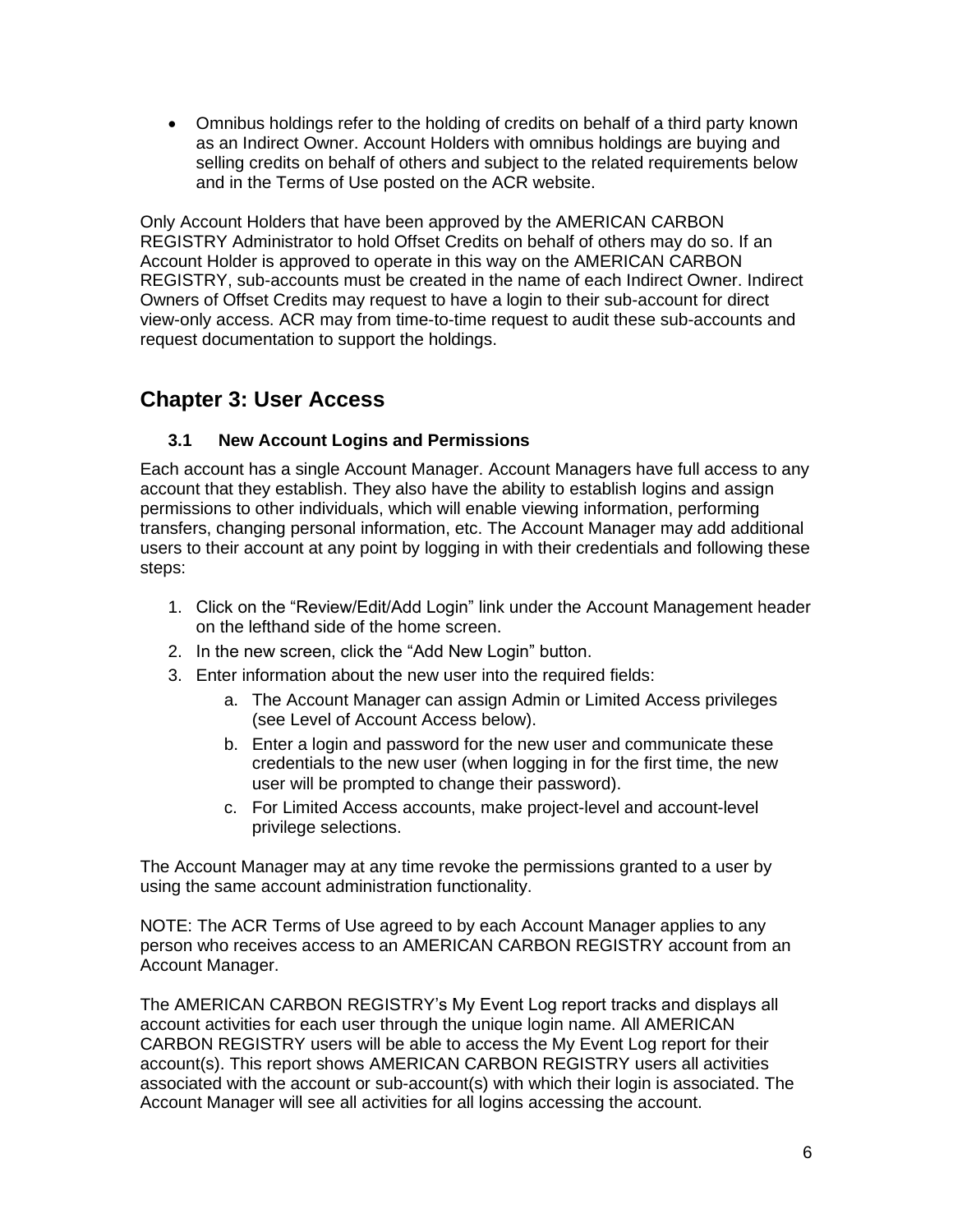#### **3.2 Levels of Account Access**

<span id="page-6-0"></span>When an Account Manager creates logins for additional users, the Account Manager assigns the logins specific rights to the account. The rights and access that the Account Manager can assign to a login when completing the profile for new users are as follows:

- Admin provides the login with all the same privileges for registry account access and functionality as the Account Manager, including the authority to create and manage other logins within the main registry account and view all account activity and billing.
- Limited Access provides limited privileges for registry account access and functionality including the authority to view and/or manage specific projects or accounts within the main registry account as provisioned by an Account Manager or Admin.

#### <span id="page-6-1"></span>**3.3 AMERICAN CARBON REGISTRY Administrator Access to Accounts**

The AMERICAN CARBON REGISTRY Administrator has full access to all AMERICAN CARBON REGISTRY accounts, including the ability to view, modify, create, and delete data. Actions taken by the AMERICAN CARBON REGISTRY Administrator in an account is tracked in the account's Event Log so that the Account Holder has a complete record of the AMERICAN CARBON REGISTRY Administrator actions. Additionally, email notifications are sent to the Account Manager when the AMERICAN CARBON REGISTRY Administrator makes certain changes to account or project data.

In the event of a data security issue or breach, the AMERICAN CARBON REGISTRY Administrator will notify any affected Account Holder via the contact information in the Account Holder's AMERICAN CARBON REGISTRY profile. The AMERICAN CARBON REGISTRY Administrator also has the ability to email all Account Holders via notification functionality in the AMERICAN CARBON REGISTRY as needed.

### <span id="page-6-2"></span>**Chapter 4: Account and Sub-Account Structure**

All AMERICAN CARBON REGISTRY accounts are opened with default active and retirement accounts to manage Offset Credits. Account Managers and Admins for Project Developers, Transaction, and Corporate accounts can create new accounts to organize Offset Credits using two types of sub-accounts: active and retirement sub-accounts. Active sub-accounts are used for holding and transferring Offset Credits. Retirement sub-accounts are used for retiring Offset Credits from circulation so that they can no longer be transferred between Account Holders or sub-accounts.

Each account and sub-account will have a unique identification number, similar to a banking system where checking and savings accounts associated with a single individual each have unique account numbers. Users may attach aliases to sub-accounts for ease of reference (e.g., by customer, by product name, by vintage, etc.). There are no limitations on the number of active or retirement sub-accounts that an Account Holder may have.

The Account Manager or Admin may add accounts by logging in with their credentials and following these steps: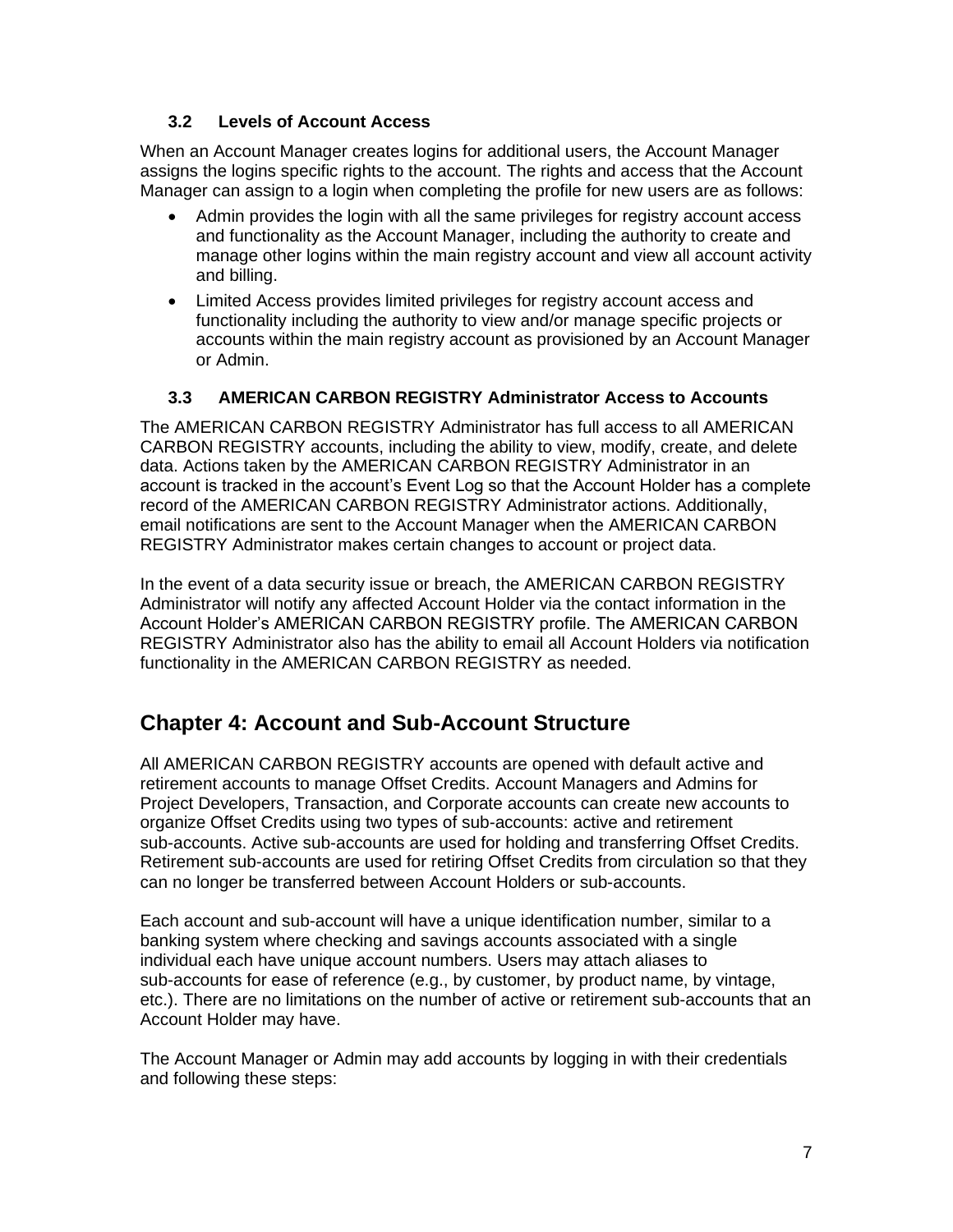- 1. Click on the "Create New Account" link in the View, Transfer, Retire and Cancel Credits section on the main home screen.
- 2. In the new screen, select the account type (active or retirement).
- 3. Name the account and enter an alias, if desired.
- 4. Indicate whether to allow the public to view the account (see Accounts Disclosed to Public under Public Reports section below).
- 5. Click Create.

The Account Manager or Admin may edit or close accounts by logging in with their credentials and following these steps:

- 1. Click on the Account Name listed under Open Accounts in the View, Transfer, Retire and Cancel Credits section on the main home screen.
- 2. In the new screen, users can modify the name or public view selection or change the status to closed.
- 3. Click Save.

Account Holders can view the list of Offset Credits in each sub-account, including the offset project characteristics associated with each Offset Credit or block of Offset Credits. AMERICAN CARBON REGISTRY users will be able to perform various functions and transactions within each account and sub-account type, as described in the sections below and Chapter 7.

#### <span id="page-7-0"></span>**4.1 Deposits into Active Accounts**

There are three ways that Offset Credits are deposited into the default active account or active sub-accounts:

- Offset Credits are issued as inactive by the AMERICAN CARBON REGISTRY Administrator based on verified emission reductions or removals. Upon activation, Offset Credits will appear in the account selected at the time of activation.
- An Account Holder can transfer Offset Credits from one active sub-account to another or between an active sub-account and the default active account.
- An Account Holder can accept a transfer of Offset Credits from another AMERICAN CARBON REGISTRY Account Holder into the default active account or an active sub-account.

#### <span id="page-7-1"></span>**4.2 Withdrawals from Active Accounts**

There are two ways to withdraw or remove Offset Credits from the default active account or active sub-accounts:

- An Account Holder can transfer Offset Credits from one active sub-account to another (active or retirement) or between active sub-accounts and the default active account.
- An Account holder can transfer Offset Credits to another AMERICAN CARBON REGISTRY Account Holder.

#### <span id="page-7-2"></span>**4.3 Retirement Sub-Accounts**

A single default retirement sub-account will be established when an account is opened with the AMERICAN CARBON REGISTRY. An Account Manager or Admin may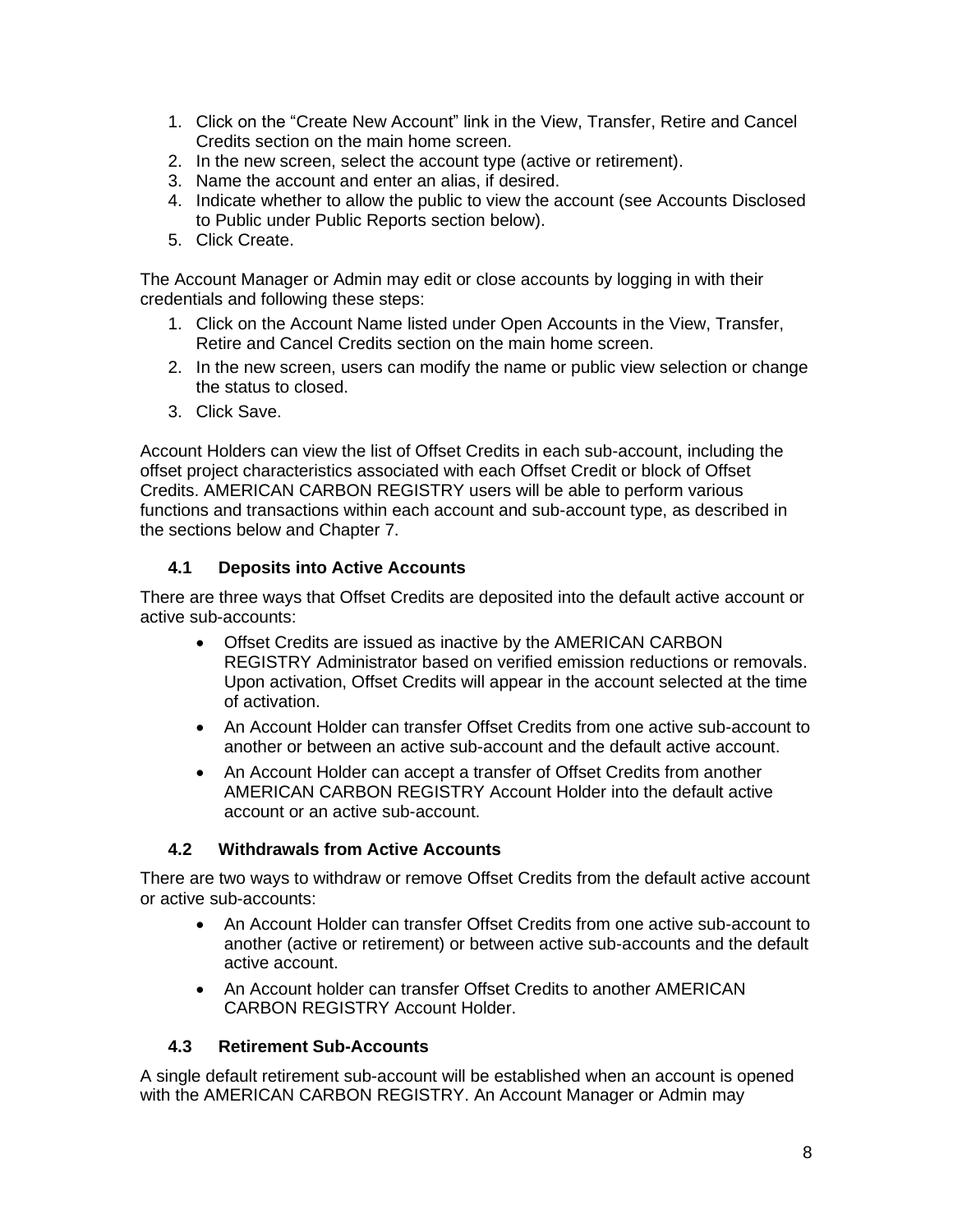establish additional retirement sub-accounts, as needed. A retirement sub-account is used as a repository for Offset Credits that the Account Holder wants to designate as retired.<sup>3</sup> Offset Credits in a retirement sub-account are no longer transferable to another party and serve as an electronic record or proof of retirement. Similarly, Offset Credits in a retirement sub-account cannot be transferred into any other sub-account, including another retirement sub-account (if an Account Holder has multiple retirement sub-accounts). The retirement sub-account is effectively the last resting place for an Offset Credit.

There is only one way for Offset Credits to be deposited in the retirement sub-account. The Account Holder must transfer Offset Credits from the default active account or an active sub-account into the retirement sub-account.

#### <span id="page-8-0"></span>**4.4 Group Retirement Sub-Accounts**

In cases where an Account Holder has received permission from ACR to retire Offset Credits in their account on behalf of others (as described in Section 6 of the Terms of Use), a group retirement sub-account should be established. An Account Holder will create a retirement sub-account and name the sub-account beginning with "Group - [Insert Customized Name]". For all retirements in the group retirement sub-account, the Indirect Owners must have provided written authorization to the Account Holder prior to the Account Holder completing the retirement on their behalf. ACR may audit these sub-accounts and request documentation to support the holdings. In addition, upon retirement of Offset Credits on behalf of an Indirect Owner, the Account Holder must select/enter:

Retirement Reason: Select from dropdown list Retirement Reason Details: Name/description of Indirect/Beneficial Owner Email Notification: Email address(es) of Indirect/Beneficial Owner

# <span id="page-8-1"></span>**Chapter 5: Offset Project Registration**

All Project Proponents who want Offset Credits issued for their projects must first establish a Project Developer account within the AMERICAN CARBON REGISTRY, as described above, prior to registering their offset project(s). Obtaining an account with the AMERICAN CARBON REGISTRY does not imply or confer project registration.

One or more offset projects may be associated with a single AMERICAN CARBON REGISTRY account.

Offset projects with multiple owners or interests must privately appoint a single party to act as the single point of contact.

ERTs are issued for offset projects that meet the criteria set forth in the ACR Standard and ACR-approved methodologies. ROCs are issued for California compliance offset projects that meet the requirements of ARB protocols and the Cap-and-Trade Regulation. Emissions data used to produce Offset Credits in the AMERICAN CARBON

<sup>&</sup>lt;sup>3</sup> An Account Holder may want to retire Offset Credits for any number of reasons, including but not limited to retiring Offset Credits on behalf of customers or against their own GHG footprint.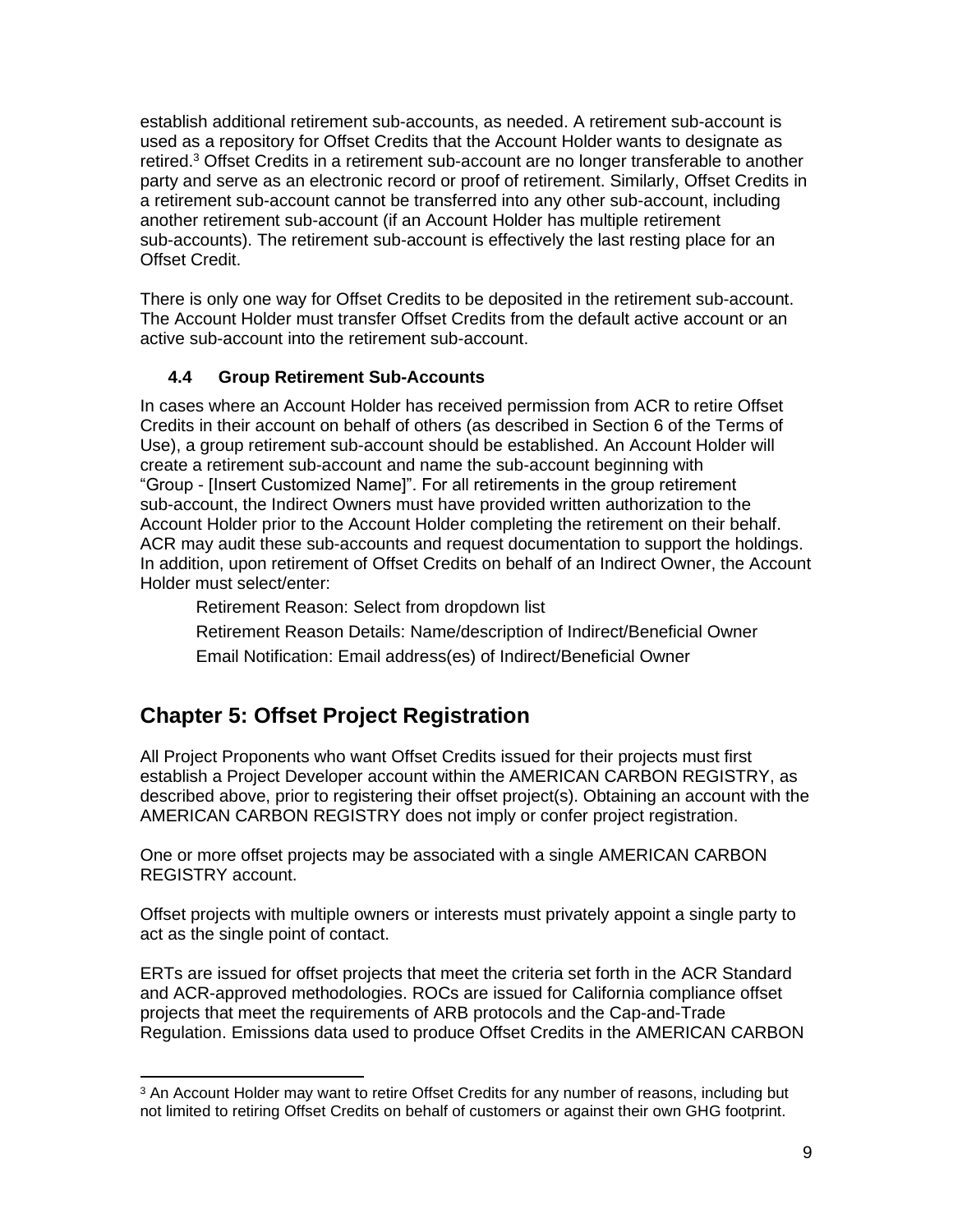REGISTRY must be verified by a duly accredited VVB/VB to ensure emissions reductions are real and properly measured.

To ensure that double-counting does not occur, offset projects registered in the AMERICAN CARBON REGISTRY must have 100% of the generated offsets for a specific reporting period issued and tracked by the AMERICAN CARBON REGISTRY. The dates of reporting periods are decided by the Project Proponent or dictated by California regulation or the ACR Standard.

#### <span id="page-9-0"></span>**5.1 Submit a Project**

To submit a new offset project, the Project Proponent must complete the following actions:

- 1. Click on the "Submit New Project" link Account found under the Manage Projects section on the main home screen.
- 2. Provide information related to the characteristics of the project using the Project Setup screen. Most of these details should be easily attainable from the Project Listing or Project GHG Plan document.
- 3. Upload all required documents electronically using the Project Documents Upload screen. The document requirements depend on the project type and methodology/protocol and are identified by ACR.
- 4. Click the Submit Project button.

Upon submission, the project goes to the AMERICAN CARBON REGISTRY Administrator for approval. Once a project is approved, it will be visible to the Project Proponent (and selected VVB, when applicable) under the Manage Projects section on the main home screen. By clicking on the link for the project's name, the Account Holder can access the Project Setup, Project Documents, and Project Emission Reductions/Removals screens necessary to advance a project through each phase described below.

#### <span id="page-9-1"></span>**5.2 Updating Project Data<sup>4</sup>**

After the initial project submittal within the AMERICAN CARBON REGISTRY, the majority of data for each offset project cannot be changed by Project Proponents. Changes to the project data must be made by the AMERICAN CARBON REGISTRY Administrator. Requests for changing project data should be submitted via email to the AMERICAN CARBON REGISTRY Administrator, ACR @winrock.org, and include all necessary supporting documentation.

All data must be up-to-date and match the project and verification documentation before the AMERICAN CARBON REGISTRY Administrator will issue Offset Credits for a project.

#### <span id="page-9-2"></span>**5.3 Assignment of Project Verifiers**

Offset projects in the AMERICAN CARBON REGISTRY seeking ERTs require validation and verification by an ACR-approvedVVB. As part of the project validation and verification processes, the Project Proponent identifies the VVB that will be performing

<sup>4</sup> The term Project Data refers to the fields on the Project Setup screen that capture descriptive information about the project, such as project name, type, location, etc.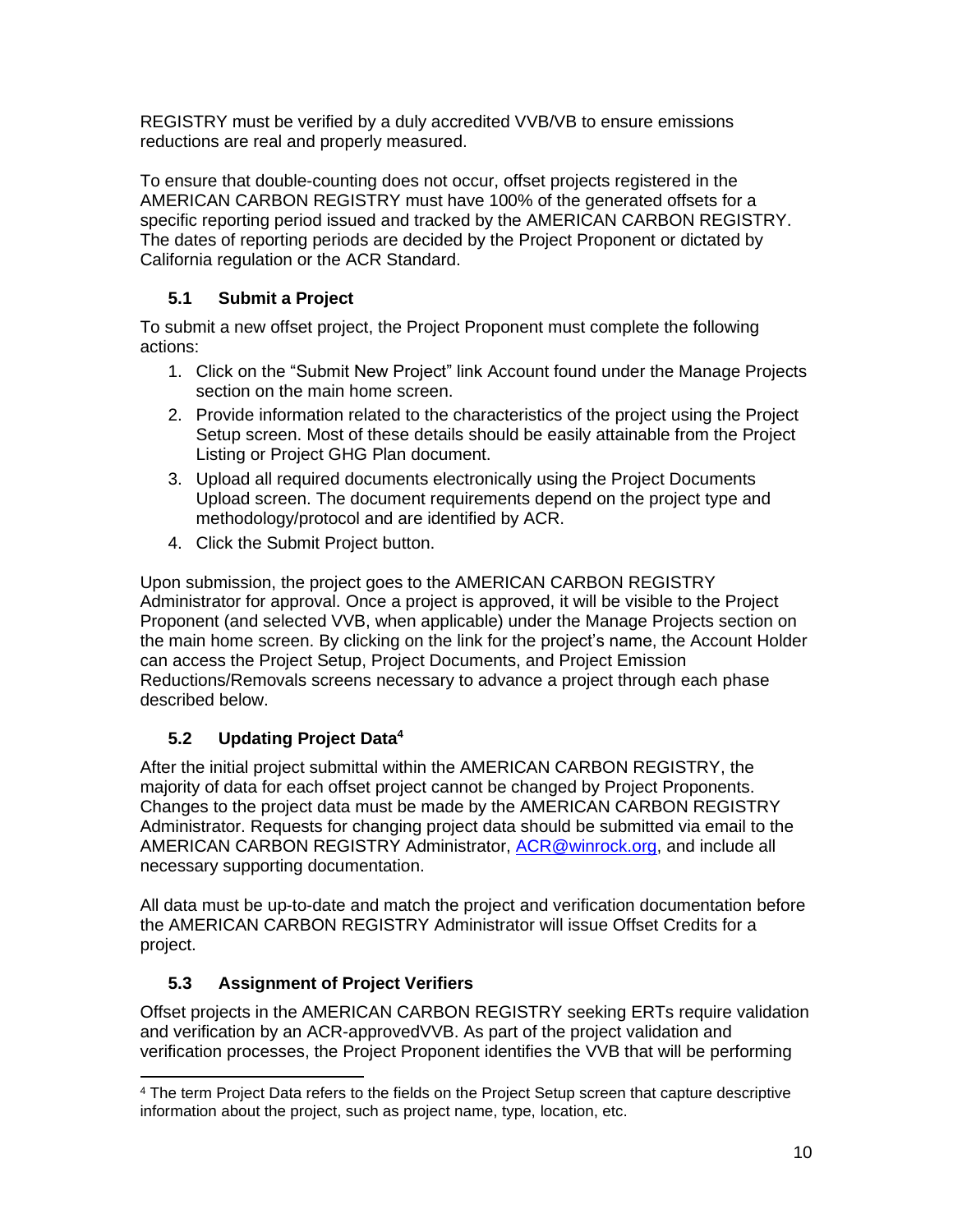project validation and verification using the Project Setup screen. The Project Proponent will select the VVB performing validation and verification from a list of the accredited VVBs for that project type.

Each California compliance offset project in the AMERICAN CARBON REGISTRY requires project verification by an ARB-accredited Verifier and Verification Body (VB). As part of the project verification processes, the Project Proponent identifies the VB that will be performing project verification using the Project Setup screen, which includes a list of ARB accredited VBs.

Please note the Project Proponent should contact the VVB/VB and agree to the terms of engagement for validation and verification of the project before selecting a VVB/VB on the Project Setup screen.

For the offset projects to which VVBs/VBs are assigned, the VVBs/VBs are responsible for uploading their respective documents required by ACR and/or ARB into the AMERICAN CARBON REGISTRY, including conflict of interest disclosure forms.

#### <span id="page-10-0"></span>**5.4 Issuance Data Entry**

For each reporting period, the Project Proponent will enter issuance data into the AMERICAN CARBON REGISTRY, referred to as an Emissions Record. Required issuance data includes the methodology/protocol version, the reporting period (also referred to as the vintage assignment period) start and end dates, the quantity of credits to be issued (split between emission reductions and removals, if applicable) and, for projects with a buffer contribution, the quantity of credits required for the buffer account and the quantity of current reporting period credits to be deposited into the buffer account. For offset projects seeking ERTs, the Emissions Record also collects information on whether the units are CORSIA qualified and eligible. The AMERICAN CARBON REGISTRY Administrator will review the issuance data and compare it to the project and verification documents before Offset Credits are issued.

#### <span id="page-10-1"></span>**5.5 Review of Offset Project Data**

As part of the project registration and issuance process, the AMERICAN CARBON REGISTRY Administrator will review all documentation and project information provided in the AMERICAN CARBON REGISTRY. This process will be completed when reviewing the project (validation and) verification documentation submitted by the VVB/VB.

If submitted data and documentation are found to have one or more errors, be false, or contain discrepancies from the information submitted during the online project submittal process, the AMERICAN CARBON REGISTRY Administrator will notify the Project Proponent and/or Verifier that the information could not be positively verified. A process of either correcting the information, withdrawing the submittal, or providing proof that the information in the registration submittal is correct will ensue between the AMERICAN CARBON REGISTRY Administrator, the Project Proponent, and/or the Verifier until the AMERICAN CARBON REGISTRY Administrator has confirmed that the information provided meets ACR standards for accuracy.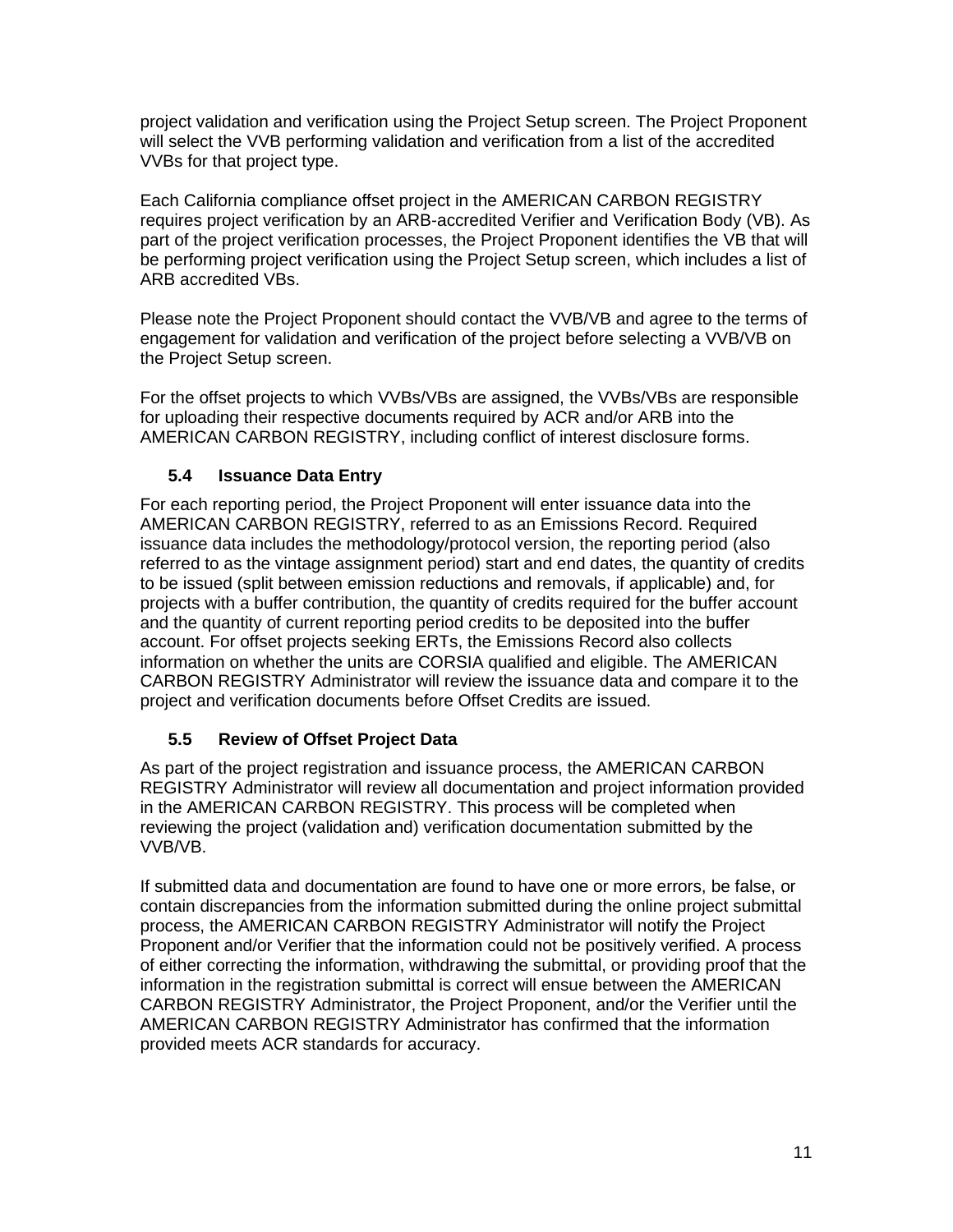#### **5.6 Project Registration and Issuance Process**

<span id="page-11-0"></span>The Project Setup screen and Manage Projects module within the AMERICAN CARBON REGISTRY have been designed to facilitate and track project registration and issuance. The screen and module display the project's status and registration next steps, so the Project Proponent, VVB/VB, and AMERICAN CARBON REGISTRY Administrator know who is responsible for taking the next action in the registration and issuance process. Additionally, there are command buttons that appear at different stages in the registration and issuance process, which are used to advance a project. To help guide Account Holders through the project registration and issuance process, the Project Proponent and VVB/VB will only be able to select buttons that are appropriate at that time. A complete list of the valid status and next steps is listed in the table below, along with explanatory comments.

| <b>Status</b> | <b>Phase</b>                                                                                         | <b>Next Step</b>                                          | Party to take<br><b>Next Action</b> | <b>Comments</b>                                                                                                                                                                                                                                                                         |
|---------------|------------------------------------------------------------------------------------------------------|-----------------------------------------------------------|-------------------------------------|-----------------------------------------------------------------------------------------------------------------------------------------------------------------------------------------------------------------------------------------------------------------------------------------|
| <b>New</b>    | Project Submittal<br>Pending                                                                         | Submit Project for<br>Listing                             | Project<br>Developer                | Enter data on Project Setup screen,<br>upload listing form in Project<br>Documents screen and click the<br>Submit Project button.                                                                                                                                                       |
| <b>New</b>    | Project<br>Submitted-<br><b>Project Listing</b><br>Fee Due (offset<br>projects seeking<br>ERTs only) | Pay Project Listing<br>Fee                                | Project<br>Developer                | Pay the pending invoice for Project<br>Listing Fee. The Administrator will<br>begin to review the project when<br>the fee has been paid.<br>For California compliance projects,<br>invoices are also generated after<br>project submittal, but the<br>Administrator may begin to review |
| <b>New</b>    | Project Ready for<br><b>Listing Review</b>                                                           | Review Project for<br>Listing                             | Administrator                       | the project prior to payment.<br>The Administrator will approve,<br>reject, or request a resubmittal.                                                                                                                                                                                   |
| <b>New</b>    | Project<br>Revise and<br>Resubmittal<br>Resubmit Project<br>for Listing<br>Pending, if<br>applicable |                                                           | Project<br>Developer                | If applicable, you will receive an<br>email from ACR staff with the<br>specific revision request. When the<br>changes have been made click the<br>Resubmit Project button.                                                                                                              |
| <b>Listed</b> | Select VVB<br><b>Listing Approved</b>                                                                |                                                           | Project<br>Developer                | Select the VVB from the dropdown<br>list and answer the relevant<br>questions in the Project VVB Area of<br>the Project Setup screen. Click the<br>Save button.                                                                                                                         |
| <b>Listed</b> | <b>VVB Selected</b>                                                                                  | Submit COI<br>Assessment for<br>Administrator<br>Approval | <b>VVB</b>                          | VVB will upload the COI form on the<br>Project Documents screen and click<br>Submit for Approval                                                                                                                                                                                        |
| <b>Listed</b> | <b>VVB Selection</b><br>Ready for Review                                                             | <b>Review VVB</b><br>Selection                            | Administrator                       | The Administrator will approve,<br>reject, or request a resubmittal.                                                                                                                                                                                                                    |

#### **Table 1 – Project Registration and Issuance Process**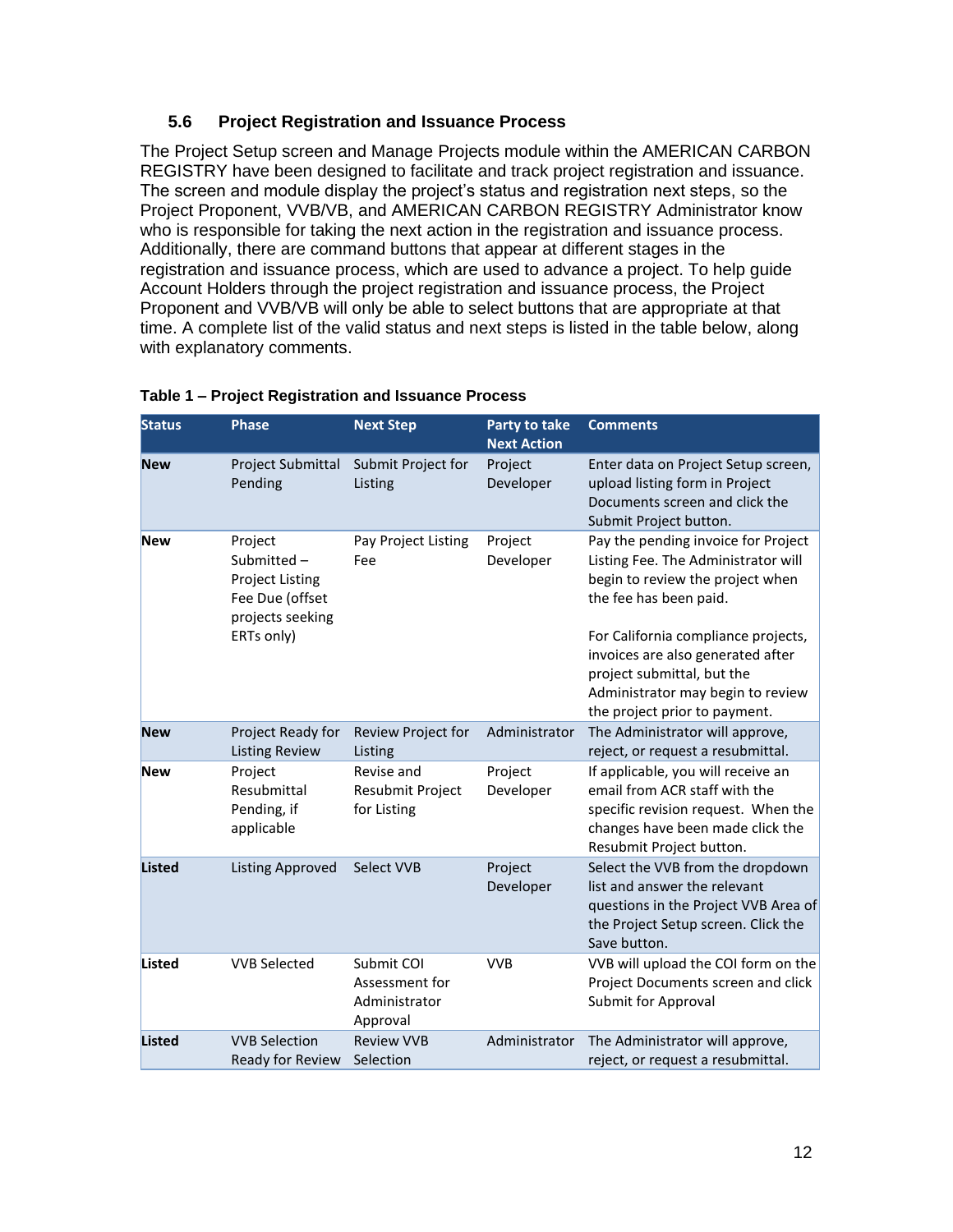| Listed        | Pending VVB's<br>COI Resubmittal,<br>if applicable                                                                            | Resubmit COI<br>Assessment                       | <b>VVB</b>           | If applicable, ACR staff will work<br>directly with the verification body to<br>resolve outstanding issues regarding<br>your project.                                                                                         |
|---------------|-------------------------------------------------------------------------------------------------------------------------------|--------------------------------------------------|----------------------|-------------------------------------------------------------------------------------------------------------------------------------------------------------------------------------------------------------------------------|
| <b>Listed</b> | <b>VVB Approved</b><br>Submit Notice of<br>(California<br>Verification<br>compliance<br><b>Services</b><br>projects only)     |                                                  | <b>VVB</b>           | VVB will upload the COI form on the<br>Project Documents screen                                                                                                                                                               |
| Listed        | <b>VVB Approved</b><br>(offset projects<br>seeking ERTs) /<br><b>NOVS Submitted</b><br>(California<br>compliance<br>projects) | Submit Project<br>Data and<br>Reporting to VVB   | Project<br>Developer | Upload necessary data reports in<br>Project Documents screen and<br>enter a new emissions record in<br><b>Project Emissions</b><br>Reductions/Removals screen. Click<br>the Submit for Verification button.                   |
| <b>Listed</b> | Ready for<br>Verification                                                                                                     | Review Data and<br><b>Submit Opinion</b>         | <b>VVB</b>           | VBB will require resubmittal of<br>project data or, after completing<br>the verification, upload verification<br>documentation and click the Submit<br>Project Verification button.                                           |
| Listed        | <b>Pending Project</b><br>Data<br>Resubmittal, if<br>applicable                                                               | Revise and<br>Resubmit Project<br>Data/Reporting | Project<br>Developer | If applicable, upload revised data<br>reports in Project Documents<br>screen and/or edit the emissions<br>record in Project Emissions<br>Reductions/ Removals screen. Click<br>the Submit Project for Verification<br>Button. |
| <b>Listed</b> | <b>VVB Opinion</b><br>Submit Project for<br>Submitted<br><b>Final Administrator</b><br>Review                                 |                                                  | Project<br>Developer | Click Submit Project for Final<br>Approval<br>The Administrator will now begin to<br>review the project                                                                                                                       |
| Listed        | Project<br>Submitted for<br><b>Final Review</b>                                                                               | Review Project                                   | Administrator        | The Administrator will approve,<br>require resubmittal of project data,<br>or require resubmittal of VVB<br>documents.                                                                                                        |
| <b>Listed</b> | Pending VVB<br>Opinion<br>Resubmittal, if<br>applicable                                                                       | Revise and<br><b>Resubmit Opinion</b>            | <b>VVB</b>           | If applicable, VVB will upload<br>revised verification documentation<br>and click the Submit Project<br>Verification button.                                                                                                  |
| Registered    | Registered,<br>Credits Issued                                                                                                 | Select VVB                                       | Project<br>Developer | See row above.                                                                                                                                                                                                                |

As a project moves to a new phase, the AMERICAN CARBON REGISTRY system automatically generates emails to the party required to perform the action identified as the next step. The Project Contact established when submitting a new project is automatically notified of each status or phase change by email. These messages are also accessible within the AMERICAN CARBON REGISTRY under the Message Notification section on the main home screen.

Once Offset Credits are issued and the project status is changed to "Registered", the Project Proponent will only need to go back into the AMERICAN CARBON REGISTRY to submit reporting documentation for a new reporting period (for California compliance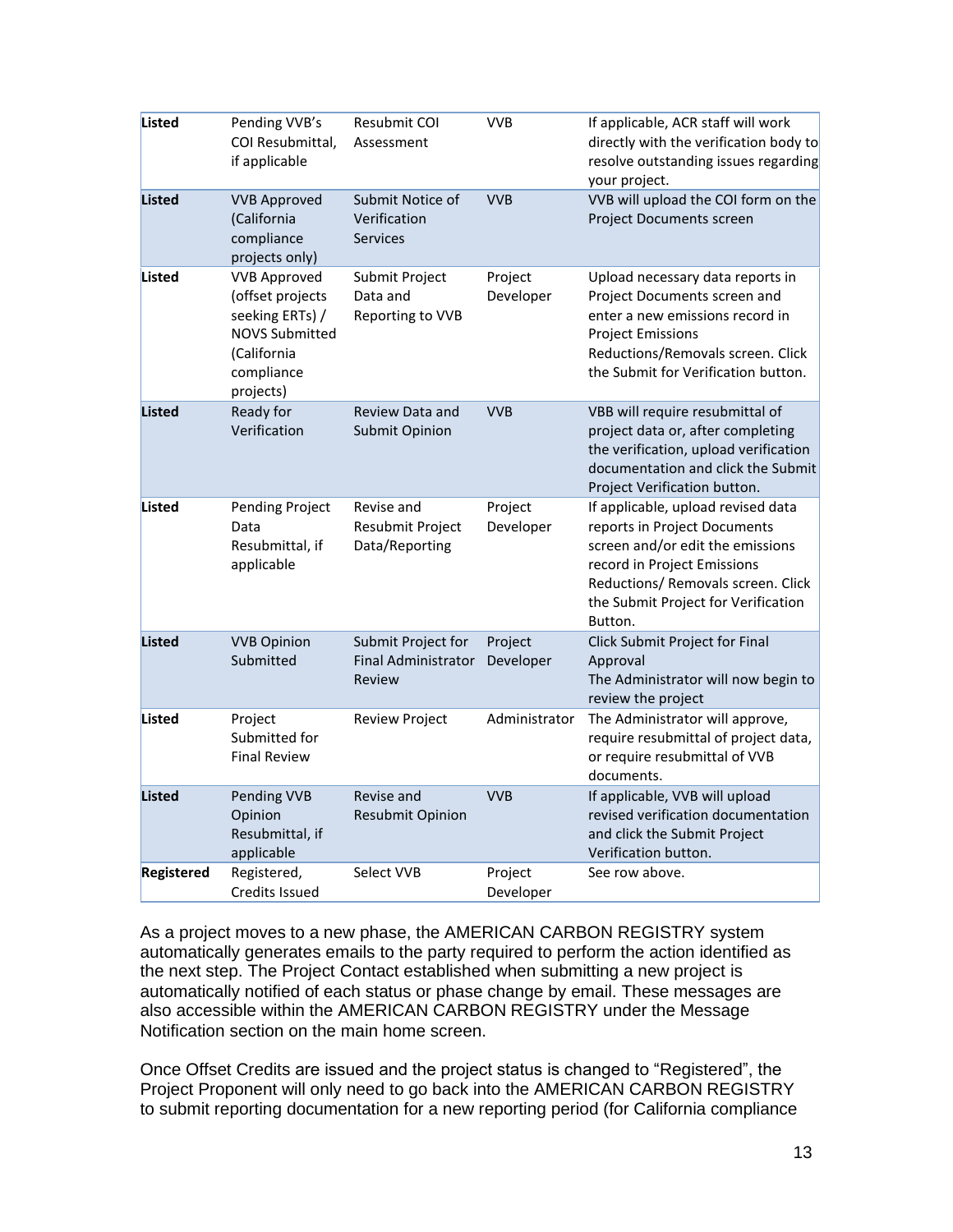offset projects) or to begin a new verification cycle for offset projects seeking ERTs. The Project Proponent is responsible for contacting the VVB/VB or obtaining a new VVB/VB to complete the verification in accordance with ACR and/or ARB VB rotation requirements.

# <span id="page-13-0"></span>**Chapter 6: Offset Credits**

An Offset Credit (ERT or ROC) represents one ton of  $CO<sub>2</sub>$  equivalent GHG emission reduction or removal issued by the AMERICAN CARBON REGISTRY. ACR will issue Offset Credits for the total volume of emissions reductions or removals achieved and verified, less buffer contributions. Offset Credits are issued in whole numbers only. Once an Offset Credit is issued, no changes can be made to that Offset Credit. ACR does not define the lifetime or expiration date for Offset Credits. Project Proponents and the parties wishing to purchase, transfer, and retire Offset Credits do so to meet their own internal objectives or the requirements set by an entity recognizing Offset Credits within a compliance regime.

#### <span id="page-13-1"></span>**6.1 Offset Credit Issuance**

The AMERICAN CARBON REGISTRY Administrator will issue one serialized Offset Credit for each ton of verified  $CO<sub>2</sub>e$  emission reductions or removals that meet ACR's Standard and project registration requirements or requirements of ARB (for compliance offset projects). ACR will issue Offset Credits for the total volume of emissions reductions and removals achieved and verified and no partial issuances are allowed.

Offset Credits will be initially issued as inactive. Once activated, the Offset Credits will appear in the account selected at the time of activation (i.e., default active account or other active sub-account). Account Holders can then choose to organize, transfer, retire, or cancel the Offset Credits as they see fit.

Each Offset Credit has a unique serial number, which shall contain codes embedded in the number that include the project ID, the geographic location of the project, and the vintage of the Offset Credit.

| <b>Identifier</b>  | <b>Display</b> | Data Type      | Length         | <b>Range of</b><br><b>Codes</b> | <b>Comments</b>                                                                                                |
|--------------------|----------------|----------------|----------------|---------------------------------|----------------------------------------------------------------------------------------------------------------|
| <b>Registry</b>    | $\mathbf 1$    | Alphanumeric   | -3             | <b>ACR</b>                      | Intended to provide context if the<br>serial numbers are viewed outside<br>of the AMERICAN CARBON<br>REGISTRY. |
| Project<br>Country | $\mathcal{P}$  | Alphanumeric   | $\overline{2}$ | Two-letter<br>country codes     | ISO country codes.                                                                                             |
| <b>Project ID</b>  | 3              | <b>Numeric</b> | 3              | $101 -$<br>999,999,999          | Unique numeric value assigned by<br>the AMERICAN CARBON REGISTRY<br>for the Project.                           |

#### **Table 2 – Serial Number Format**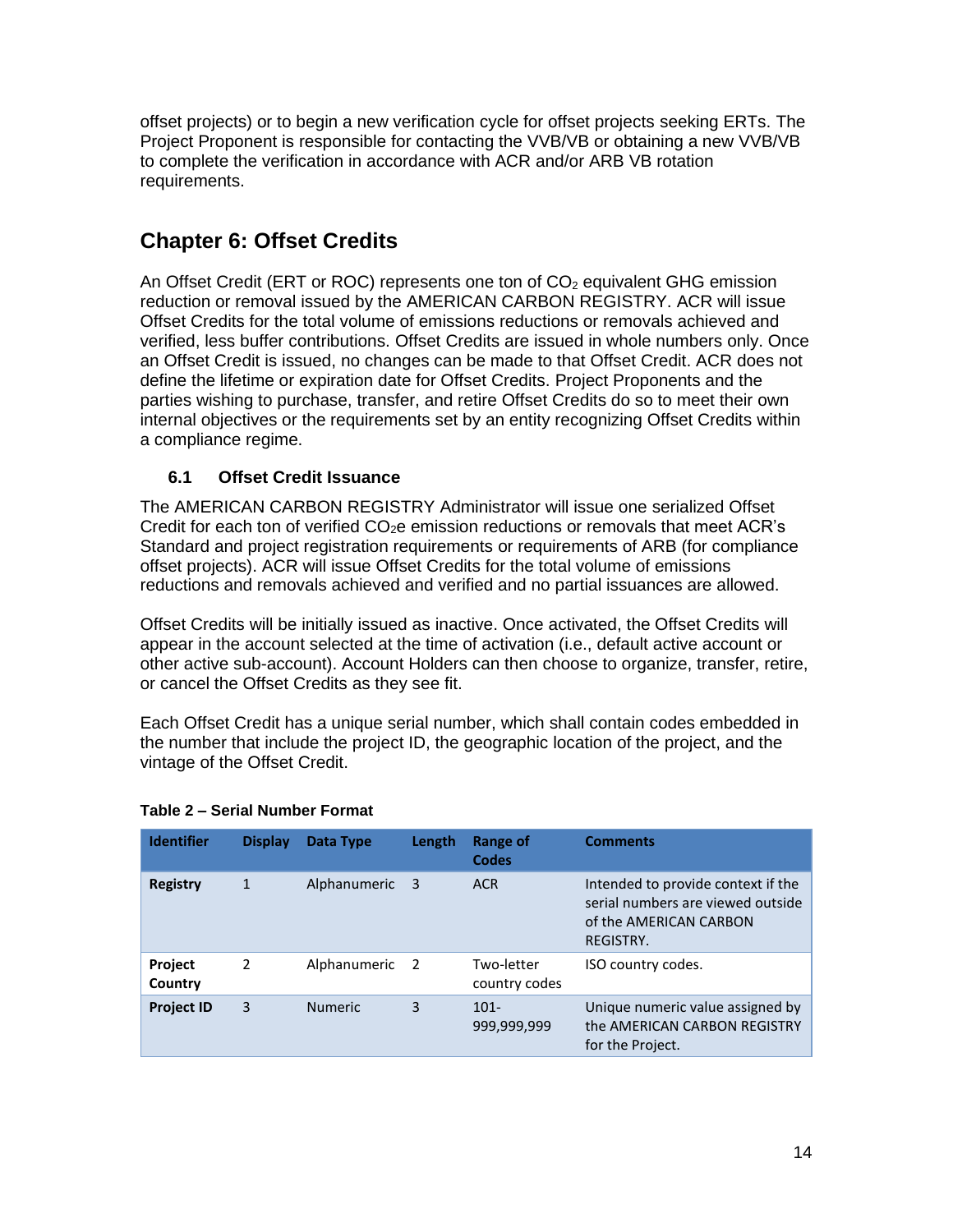| Vintage                                  | 4 | <b>Numeric</b> | 4       | <b>YYYY</b>   | Year in which emissions reduction<br>activity took place (for ERTs) or<br>the latest year covered by the<br>reporting period (for ROCs) |
|------------------------------------------|---|----------------|---------|---------------|-----------------------------------------------------------------------------------------------------------------------------------------|
| <b>Batch</b><br><b>Number</b>            | 5 | <b>Numeric</b> | $1 - 9$ | 1-999,999,999 | Unique numeric value assigned to<br>each batch of Offset Credits<br>issued within the AMFRICAN<br><b>CARBON REGISTRY.</b>               |
| <b>Unit Serial</b><br><b>Block Start</b> | 6 | <b>Numeric</b> | $1 - 9$ | 1-999,999,999 | Numeric values assigned by the<br>AMERICAN CARBON REGISTRY                                                                              |
| <b>Unit Serial</b><br><b>Block End</b>   | 7 | <b>Numeric</b> | $1 - 9$ | 1-999,999,999 | Numeric values assigned by the<br>AMERICAN CARBON REGISTRY                                                                              |

Serial Number Example: ACR-US-192-2010-203-1-5000 (American Carbon Registry, United States, Project ID 192, Vintage 2010, Offset Credit batch 203, serial block begin 1, serial block end 5000). NOTE: Each serial block includes beginning and end values. In this example, the serial number block represents 5,000 Offset Credits.

#### <span id="page-14-0"></span>**6.2 Frequency of Offset Credit Issuance**

The AMERICAN CARBON REGISTRY Administrator will issue Offset Credits periodically when the Project Proponent obtains a positive project verification, with the initial Offset Credit issuance occurring when verification is first completed, reviewed, and accepted by the AMERICAN CARBON REGISTRY Administrator, per the process outlined in Chapter 5. It is expected that most Project Proponents will have their project verified annually but the Account Holder is free to initiate the process at their discretion, in accordance with ACR and/or ARB requirements.

### <span id="page-14-1"></span>**Chapter 7: Activation, Transfers, and Cancelation of Offset Credits**

#### **7.1 Activation of Offset Credits**

<span id="page-14-2"></span>Offset Credits will be issued without charging issuance fees. However, Offset Credits will be issued in an "inactive" status and are not able to be transacted, retired, or canceled until "activated" by the Account Holder. Upon request of Offset Credit activation by the Account Holder, a one-time activation fee will be charged in accordance with the ACR Fee Schedule. Upon receipt of payment, Offset Credits will be activated and can be transacted, retired, or canceled. Account Holders can initiate activation by following these steps:

- 1. Click on the credit quantity listed in the View/Transfer Credits column for the Inactive row under Account Balances in the View, Transfer, Retire and Cancel Credits section on the main home screen.
- 2. In the Inactive tab, tick the box on the lefthand column of the batch of Offset Credits to be activated.
- 3. If seeking to activate less than the entire quantity of Offset Credits in that batch, type the desired quantity in the Transaction Quantity column.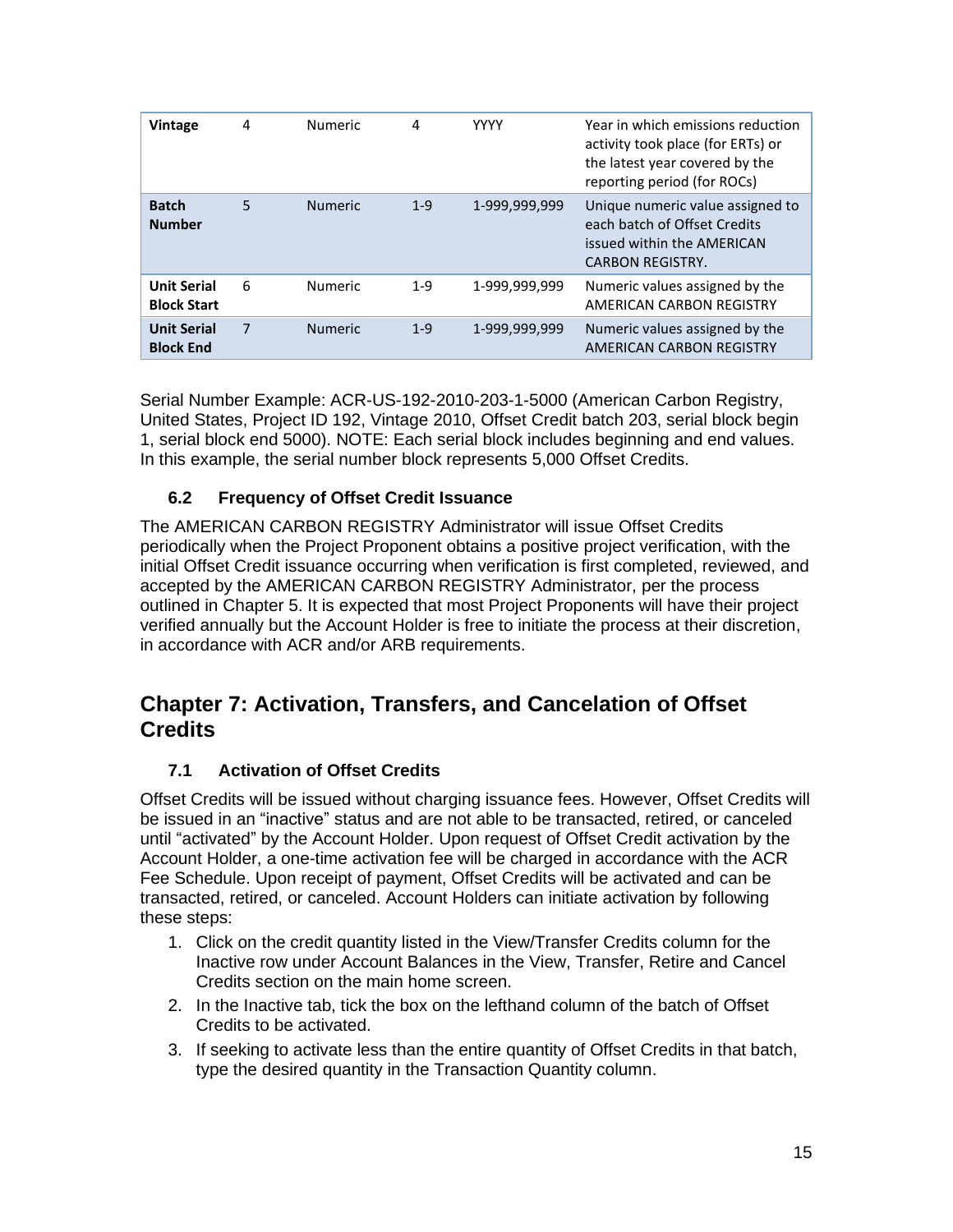- 4. Repeat steps 2 and 3 if seeking to activate Offset Credits from more than one batch.
- 5. Click "Activate" in the top left corner of the screen (the quantity shown is the sum of all Offset Credits to be activated.
- 6. In the new screen, select Activate and pick from the available active accounts in the dropdown list to deposit the active credits into.
- 7. Click Confirm.

#### <span id="page-15-0"></span>**7.2 Transfer of Offset Credits Between Accounts**

Account Holders may transfer active Offset Credits between their own accounts or to other AMERICAN CARBON REGISTRY Account Holders at any time. Offset Credits are specified by their serial numbers and other characteristics, such as project type and location. Account Holders can initiate a transfer by logging in with their credentials and following these steps:

- 1. Click on the credit quantity listed in the View/Transfer Credits column for the account found under Open Accounts in the View, Transfer, Retire and Cancel Credits section on the main home screen.
- 2. In the new screen, users can view Offset Credit details for all batches of credits held within that account.
- 3. Click "Transact" in the Action column of the Offset Credit batch to be transferred.
- 4. Enter the quantity of Offset Credits to be transferred.
- 5. Select the type of transfer (i.e., send to another Account Holder or another sub-account).
- 6. Pick from the available active accounts in the dropdown list to deposit the active credits into.
- 7. If desired, enter the email addresses to be notified of the transaction.
- 8. Click Submit.

#### <span id="page-15-1"></span>**7.3 Transfer of Offset Credits Between Account Holders**

After the transfer has been initiated, the Offset Credits pending transfer will be marked as "transfer pending". This will have the effect of "freezing" the Offset Credits so that they cannot be moved to another sub-account or another Account Holder.

The AMERICAN CARBON REGISTRY system will then generate an automatic electronic notification of the request to transfer Offset Credits to the proposed recipient. The Offset Credit transfer recipient must confirm the transfer before the Offset Credits are moved into their account.

The transferring Account Holder may withdraw any transfer before such transfer has been confirmed by the recipient by withdrawing the transfer in a designated screen on the AMERICAN CARBON REGISTRY. The AMERICAN CARBON REGISTRY system will notify the recipient that the transfer was canceled.

The transfer of any Offset Credit or block of Offset Credits shall only be completed in the AMERICAN CARBON REGISTRY upon the electronic confirmation by both the transferring Account Holder and the recipient.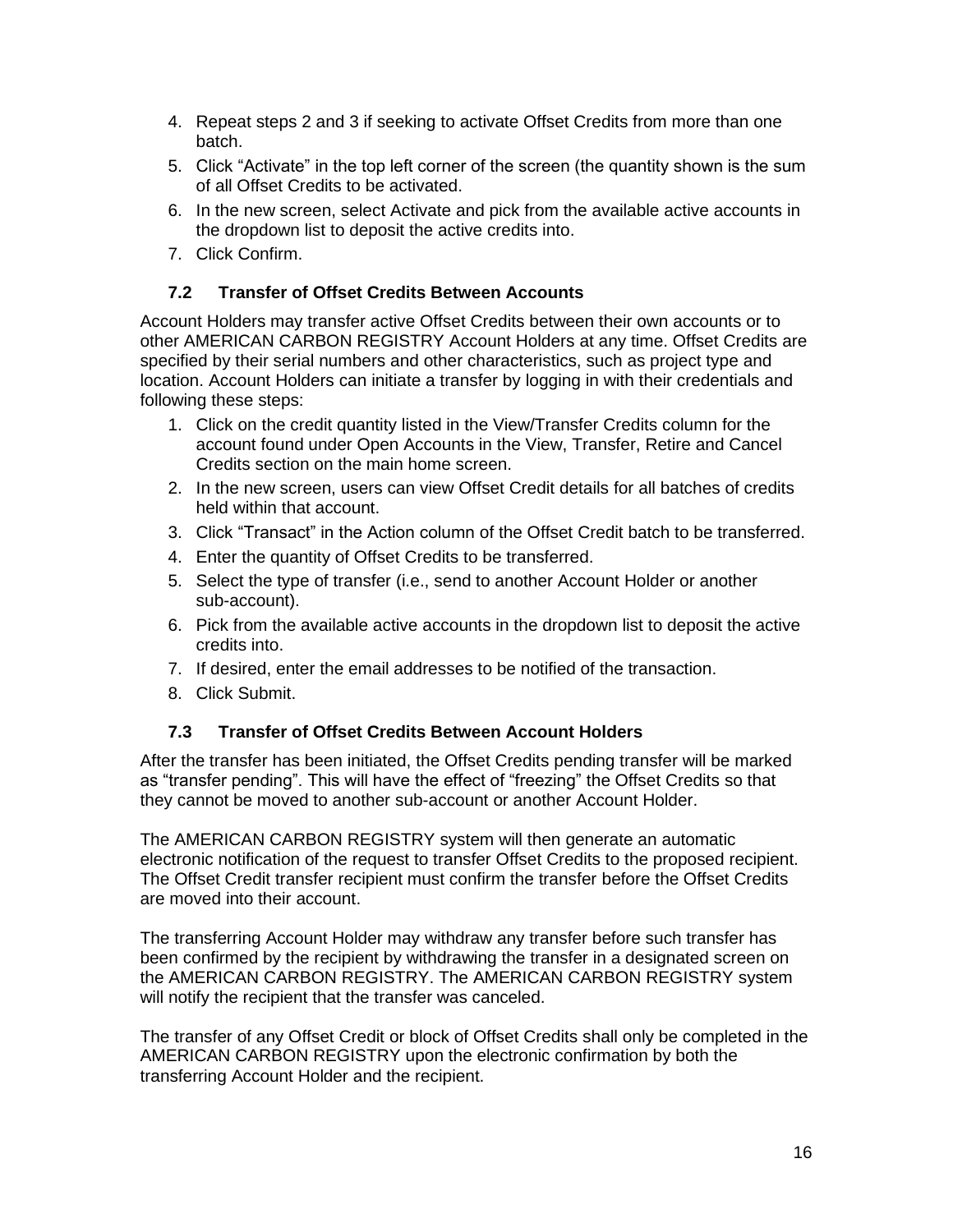Upon completion of the transfer, the AMERICAN CARBON REGISTRY system will send an electronic confirmation to both Account Holders confirming that the transfer has been completed. A transfer fee will be assessed in accordance with the ACR Fee Schedule.

#### <span id="page-16-0"></span>**7.4 Cancelation of Offset Credits**

Cancelation of Offset Credits primarily occurs for the purpose of converting Registry Offset Credits to ARB Offset Credits.

Account Holders can initiate a cancelation of active Offset Credits by logging in with their credentials and following these steps:

- 1. Click on the credit quantity listed in the View/Transfer Credits column for the Account found under Open Accounts in the View, Transfer, Retire and Cancel Credits section on the main home screen.
- 2. In the new screen, users can view Offset Credit details for all batches of credits held within that account.
- 3. Click "Transact" in the Action column of the Offset Credit batch to be canceled.
- 4. Enter the quantity of Offset Credits to be canceled.
- 5. Select Cancel Credits and select Convert to ARB Offset Credits from the dropdown menu.
- 6. If desired, enter the email addresses to be notified of the transaction.
- 7. Click Submit.

After the cancelation has been initiated, the AMERICAN CARBON REGISTRY Administrator is notified of the cancelation request and will proceed to confirm the cancelation and submit a cancelation report to ARB. A cancelation fee will be assessed in accordance with the ACR Fee Schedule.

Account Holders can choose to activate and cancel Offset Credits simultaneously. Account Holders can initiate activation and cancelation by following these steps:

- 1. Click on the credit quantity listed in the View/Transfer Credits column for the Inactive row under Account Balances in the View, Transfer, Retire and Cancel Credits section on the main home screen.
- 2. In the Inactive tab, tick the box on the lefthand column of the batch of Offset Credits to be activated and canceled.
- 3. If seeking to activate less than the entire quantity of Offset Credits in that batch, type the desired quantity in the Transaction Quantity column.
- 4. Repeat steps 2 and 3 if seeking to activate and cancel Offset Credits from more than one batch.
- 5. Click "Activate" in the top left corner of the screen (the quantity shown is the sum of all Offset Credits to be activated and canceled.
- 6. In the new screen, select Activate and Cancel and select Convert to ARB Offset Credits from the dropdown menu.
- 7. Click Confirm.

Upon request of Offset Credit activation and cancelation by the Account Holder, one-time fees for activation and cancelation will be charged in accordance with the ACR Fee Schedule. Upon receipt of payment, the AMERICAN CARBON REGISTRY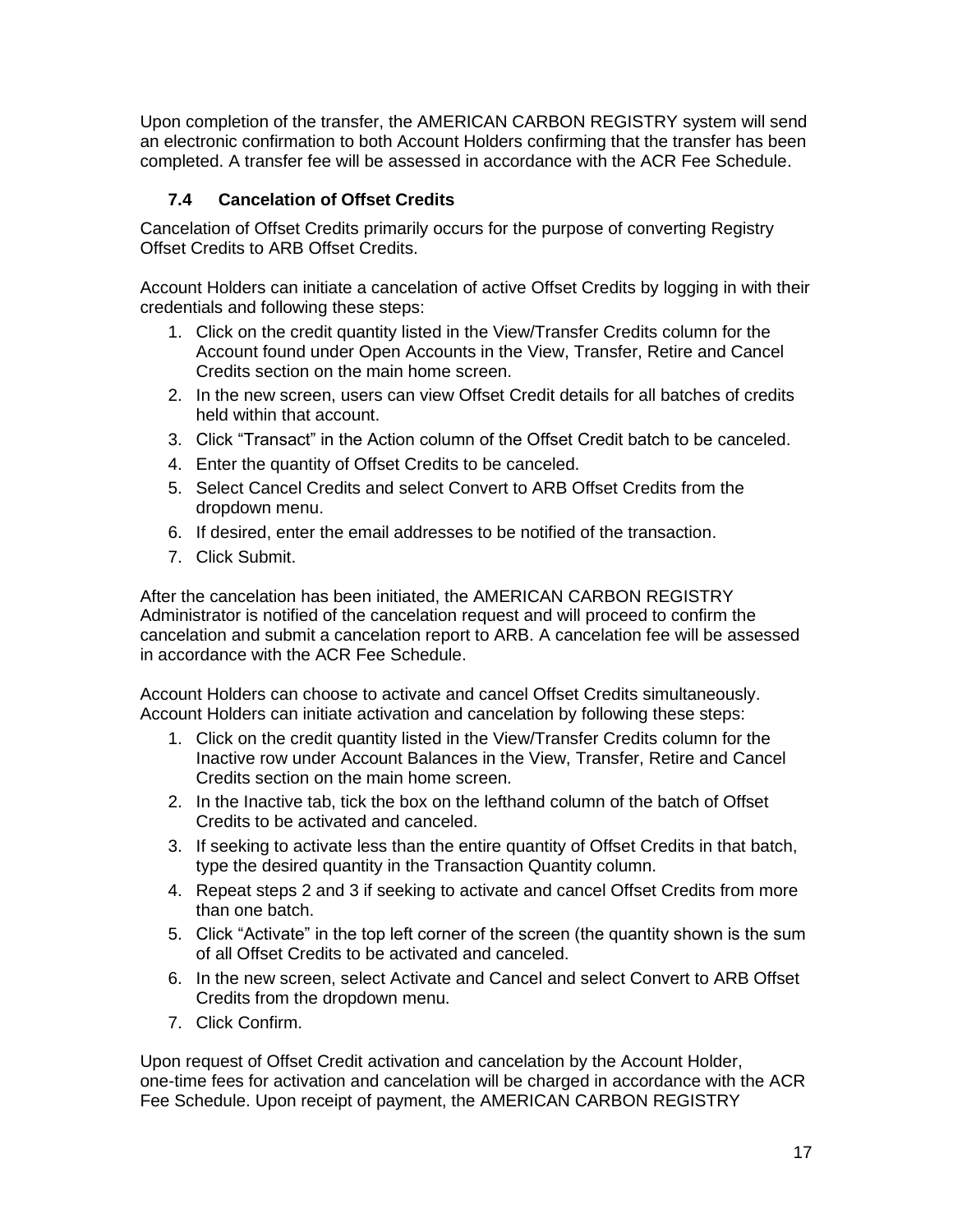Administrator is notified of the cancelation request and will proceed to confirm the cancelation and submit a cancelation report to ARB.

The AMERICAN CARBON REGISTRY Administrator will also cancel Offset Credits to compensate for reversals as necessary, per the terms of a Risk Mitigation Agreement.

# <span id="page-17-0"></span>**Chapter 8: Retirement of Offset Credits**

Any retirement of Offset Credits must be initiated by the AMERICAN CARBON REGISTRY Account Holder in possession of the Offset Credits. All retirements are final so the Account Holder should be confident they intend to permanently retire the Offset Credits when performing this action. ACR requires that all sellers regularly retire Offset Credits on the AMERICAN CARBON REGISTRY since only Offset Credits retired on the AMERICAN CARBON REGISTRY – not simply in the internal books of the seller – are truly retired and therefore not subject to double counting or double selling. A retirement fee will be assessed in accordance with the ACR Fee Schedule.

#### <span id="page-17-1"></span>**8.1 Mechanism for Credit Retirement**

To retire an Offset Credit or block of Offset Credits, an Account Holder needs only to transfer the Offset Credit(s) to a retirement sub-account. Account Holders can retire Offset Credits by logging in with their credentials and following these steps:

- 1. Click on the credit quantity listed in the View/Transfer Credits column for the Account found under Open Accounts in the View, Transfer, Retire and Cancel Credits section on the main home screen.
- 2. In the new screen, users can view Offset Credit details for all batches of credits held within that account.
- 3. Click "Transact" in the Action column of the Offset Credit batch to be retired.
- 4. Enter the quantity of Offset Credits to be retired.
- 5. Select Retirement Account and pick from the available retirement accounts in the dropdown list in which to retire the Offset Credits.
- 6. Select the retirement reason from the dropdown list.
- 7. Enter any retirement reason details such as an GHG inventory year or the name or description of an indirect/beneficial owner.
- 8. If desired, enter the email addresses to be notified of the retirement.
- 9. Click Submit.

When this action is completed, the Offset Credits are automatically withdrawn from the Account Holder's active account and moved into the designated retirement sub-account. The retirement sub-account will show the serial numbers of the Offset Credits retired, the date of retirement, and for whom the Offset Credits were retired. In addition, there will be a mechanism to view the offset project characteristics/data fields of the retired Offset Credits. Once Offset Credits are retired, they cannot be moved or transferred out of the retirement sub-account.

#### <span id="page-17-2"></span>**8.2 Retiring Offset Credits on behalf of Indirect Owners**

Only Account Holders that have been approved by the AMERICAN CARBON REGISTRY Administrator to retire Offset Credits on behalf of others may do so. See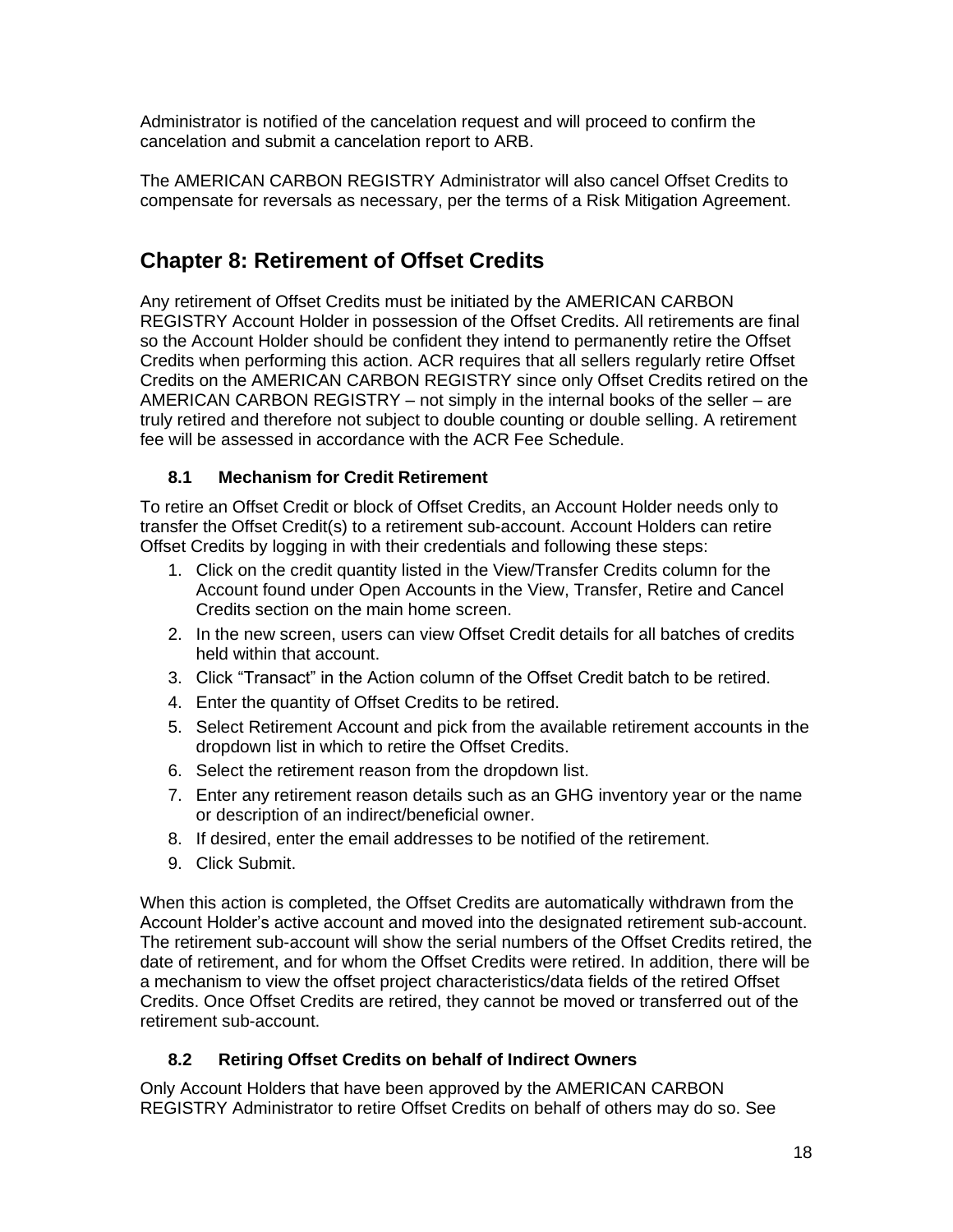[Section 4.4](#page-8-0) of these Operating Procedures for further guidance. Additional requirements regarding retirement on behalf of Indirect Owners in the Terms of Use should also be referenced.

Indirect Owners may request to have a login to their sub-account for direct view-only access as well as require their sub-account information be made public and accessible via the AMERICAN CARBON REGISTRY public reports.

# <span id="page-18-0"></span>**Chapter 9: Linkages**

ACR provides Account Holders the opportunity to link their account with approved external exchange platforms. Account Holders may link their account with any organization with which ACR has such an agreement. This can be accomplished with by clicking on Link Setup under the My Account Setup header on the lefthand side of the Account Holder's home screen, filling in the necessary information, and clicking Save.

NOTE: If an Account Holder chooses to link their account, certain transaction functions in the AMERICAN CARBON REGISTRY may be disabled and only carried out on the linked exchange platform.

# <span id="page-18-1"></span>**Chapter 10: Reporting**

#### **10.1 Public Reports**

<span id="page-18-2"></span>Public reports are accessible to everyone via the public homepage of the AMERICAN CARBON REGISTRY. The public reports provide transparency by publicly disclosing details about ACR offset projects as well as allowing the public to view details about the issuance, retirement, and cancelation of Offset Credits for AMERICAN CARBON REGISTRY accounts. The public reports also allow the AMERICAN CARBON REGISTRY Account Holders to, at their discretion, publicly list details regarding Offset Credit holdings or Offset Credits retired.

The public reports from the AMERICAN CARBON REGISTRY include:

- **Participating Companies.** This report lists general Account Holder information, which the Account Manager can choose to share with the public or not, including information such as Account Holder name, account type, company location, and website. This report does not provide a complete list of AMERICAN CARBON REGISTRY Account Holders. Only Account Holders who choose to be listed publicly will appear on this report.
- **Projects.** This report lists information about all projects listed and registered on the AMERICAN CARBON REGISTRY. Information provided includes project name and ID, project developer, project type, project methodology/protocol, current crediting period start date, project status (e.g., New, Listed, Registered, Canceled, etc.), project location, project VVB/VB, sustainable development goal(s), number of Offset Credits issued, project website, and links to download project documentation. Projects using ACR methodologies that are listed but not yet verified may appear in this report, at the discretion of the Project Proponent, but are required to be included once positively verified.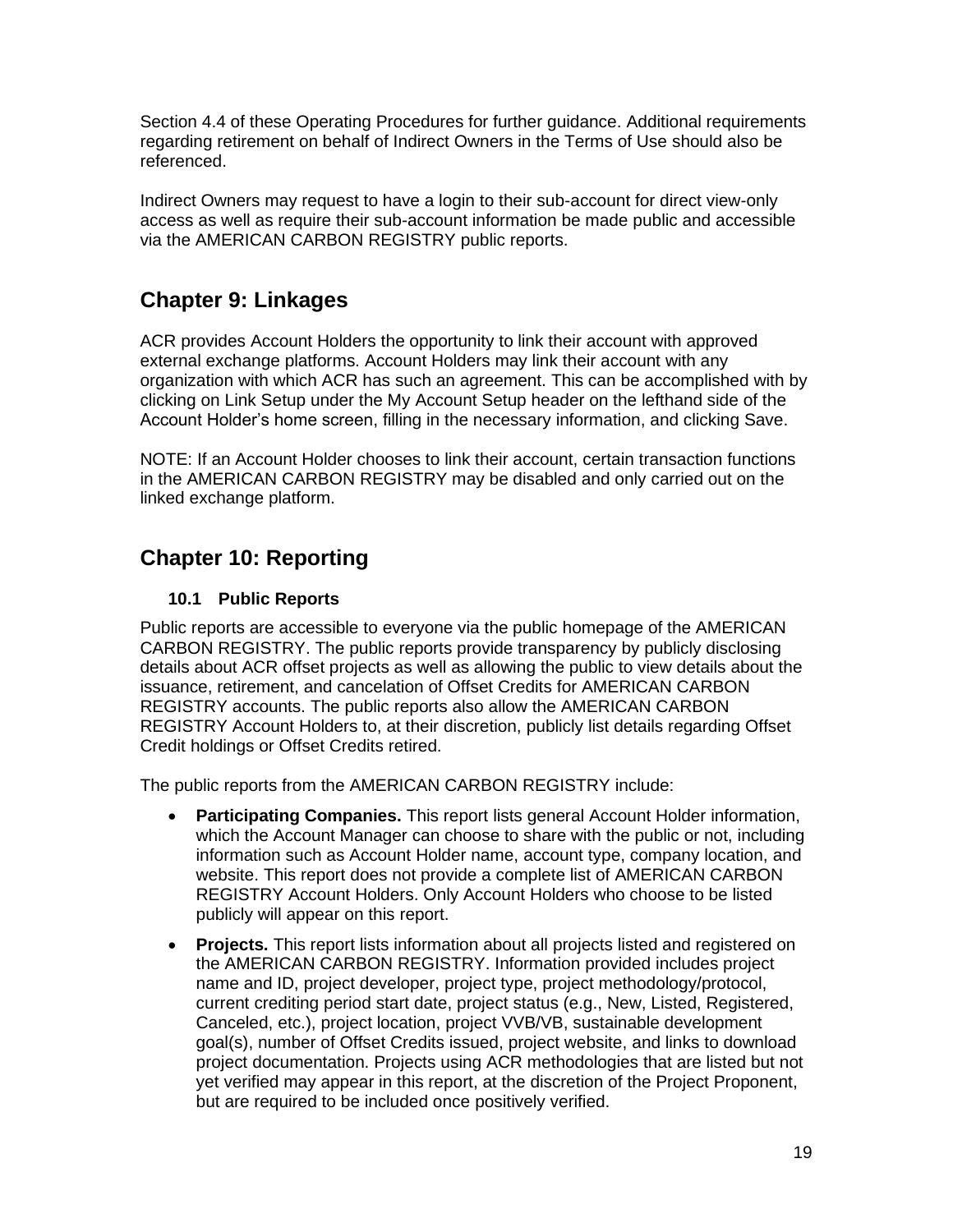- **Project Credits Issued.** This report lists all of the blocks of Offset Credits that have been issued for a specific project over specific reporting periods. The report displays the quantity of Offset Credits issued, serial numbers, date issued, vintage, project name and ID, project developer, project type, project methodology/protocol and version, indication of verified removals, project location, project VVB/VB, sustainable development goal(s), project website, and a link to project documentation, which include project verification reports.
- **Search Serial Numbers.** This report allows prospective Offset Credit buyers to lookup the status (active or retired) for Offset Credits. The public can do this provided they have been given the Serial Number Batch ID. The Serial Block Start and Serial Block End may also be entered to refine the search. The search results list quantity of Offset Credits issued, serial numbers, date issued, vintage, project name and ID, project type, project methodology/protocol and version, project location, sustainable development goal(s), and a link to project documentation.
- **Accounts Disclosed to Public.** This report displays a list of sub-accounts that have been made available to the public by Account Holders. The report displays information about the Offset Credits held in the sub-account. The information will consist of the quantity of Offset Credits, serial numbers, date issued, vintage, the Offset Credit status (retired, active, or canceled) and originating project information such as project name, location, and type. The report serves as a transparency mechanism for Offset Credits that are transacted and retired on behalf of others.
- **Retired Credits.** This report lists all of the Offset Credits retired within the AMERICAN CARBON REGISTRY. The report displays quantity of Offset Credits retired, serial numbers, date issued, vintage, account holder, project name and ID, project type, project methodology/protocol and version, indication of verified removals, project location, and sustainable development goal(s). When retiring Offset Credits, Account Holders can elect to list their account name and the transferee/honoree with the retired Offset Credit information.
- **Canceled Credits.** This report lists all of the Offset Credits canceled within the AMERICAN CARBON REGISTRY. The report displays quantity of Offset Credits canceled, serial numbers, date issued, vintage, project name and ID, project type, project methodology/protocol and version, indication of verified removals, project location, sustainable development goal(s), account holder, and cancelation reason (e.g., for conversion to ARB Offset Credits).
- **Buffer Pool Account Balance.** This report provides visibility to the public for reviewing how many buffer credits have been deposited, retired, or cancelled for agriculture, forestry, and other land use (AFOLU) projects.
- **Credit Status.** This report provides the status (i.e., issued, canceled, retired) of Offset Credits issued within the AMERICAN CARBON REGISTRY. The report displays quantity of Offset Credits, serial numbers, vintage, project name and ID, project developer, project type, project methodology/protocol and version, indication of verified removals, project location, and sustainable development goal(s).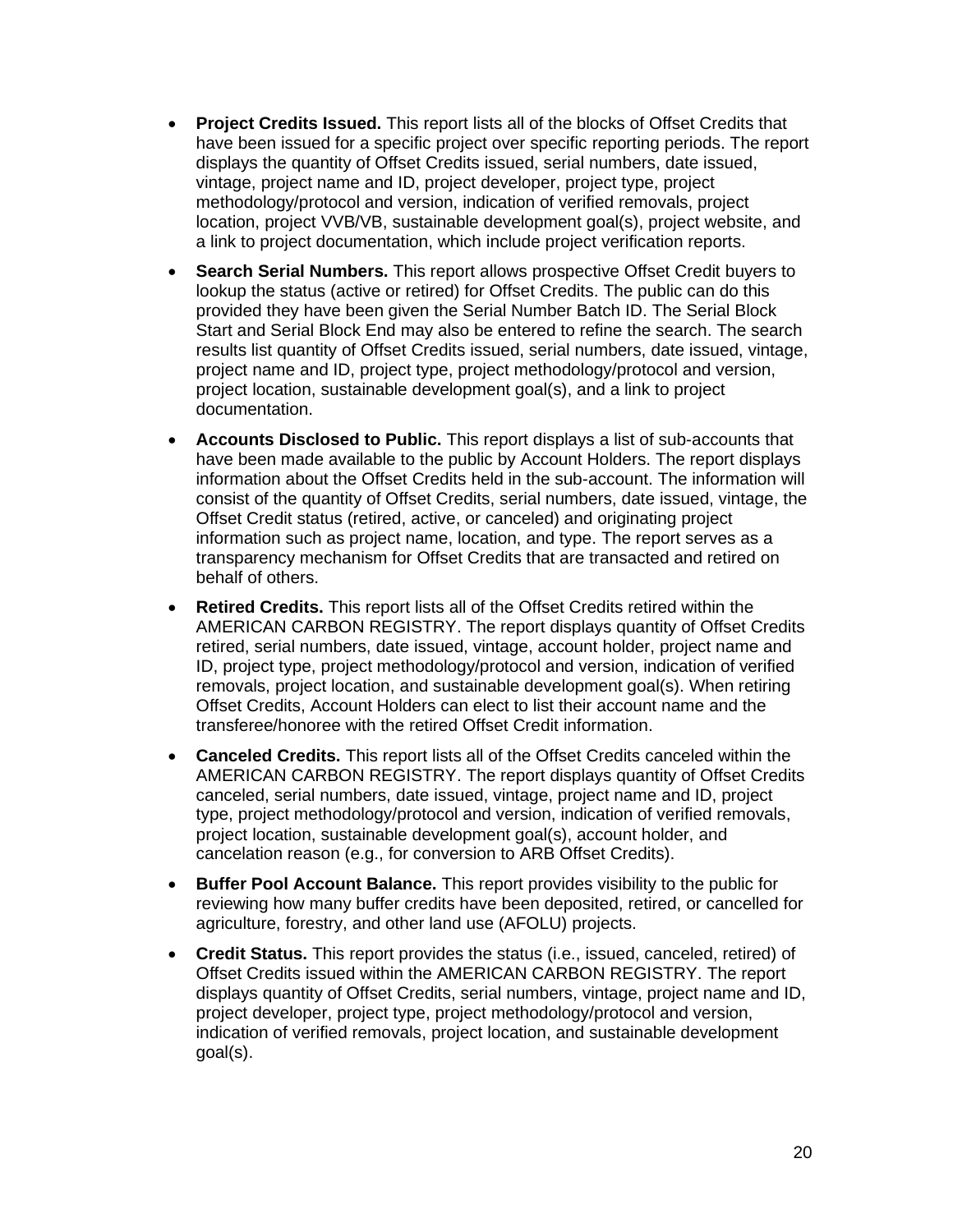#### **10.2 Account Holder Reports**

<span id="page-20-0"></span>Account Holder reports are specific to each account and only accessible by the Account Manager and or those users approved for access by the Account Manager. The Account Holder reports are as follows:

- **My Event Log.** The My Event Log report provides an activity log of all account related events that occurred, related projects, date-time when they occurred, and which login initiated them. The report also lists events affecting the account that are initiated by other Account Holders. For example, when receiving or making an Offset Credit transfer, the report will list the actions of both the transferor and transferee in their respective event logs. Information can be viewed for just account, project, or Offset Credit transfer activities.
- **My Accounts**. The My Accounts report displays the quantity of Offset Credits in each sub-account. By clicking on the quantity, Account Holders can view the batches of Offset Credits held in the sub-account. Information can be viewed for just active, retirement, or closed accounts.
- **My Credits.** The My Credits report provides a listing of all Offset Credits held in an account. The report provides an easy-to-read summary of the account's Offset Credits. The report is filtered by the following tabs:
	- o **Active Accounts:** This tab displays all the blocks of active Offset Credits held in the account. The details provided for the Offset Credits include sub-account, project name and ID, project type, project methodology/protocol and version, indication of verified removals, project location, vintage, serial numbers, date issued, ARB eligibility, CORSIA qualified status, sustainable development goal(s), and quantity of Offset Credits. Clicking on a link in the Quantity column will display an Offset Credit Details Report for the selected batch of Offset Credits. Clicking on the link to Transact in the Action column will take the user to a screen in which an Offset Credit transfer can be initiated.
	- o **Retirement Accounts:** This tab displays all the blocks of retired Offset Credits held in the account. Retired Offset Credits can no longer be transferred. The details provided for the Offset Credit include subaccount, retirement reason, text about transferee/honoree/other if it is entered, project name and ID, project type and protocol version, project location, vintage, serial numbers, date issued, ARB eligibility, CORSIA qualified status, sustainable development goal(s), and quantity of Offset Credits. Clicking on a link in the Quantity column will display an Offset Credit Details Report for the selected block of Offset Credits.
	- o **Canceled:** This tab displays all the blocks of canceled Offset Credits. The details provided for the Offset Credits include project name and ID, project type and protocol version, vintage, serial numbers, date issued, ARB eligibility, CORSIA qualified status, sustainable development goal(s), quantity of Offset Credits, and cancelation type. Clicking on a link in the Quantity column will display an Offset Credit Details Report for the selected batch of Offset Credits.
	- o **Inactive:** This tab displays all the blocks of inactive Offset Credits held in the account. The details provided for the Offset Credits include project name and ID, project type and protocol version, vintage, serial numbers, date issued, ARB eligibility, CORSIA qualified status, sustainable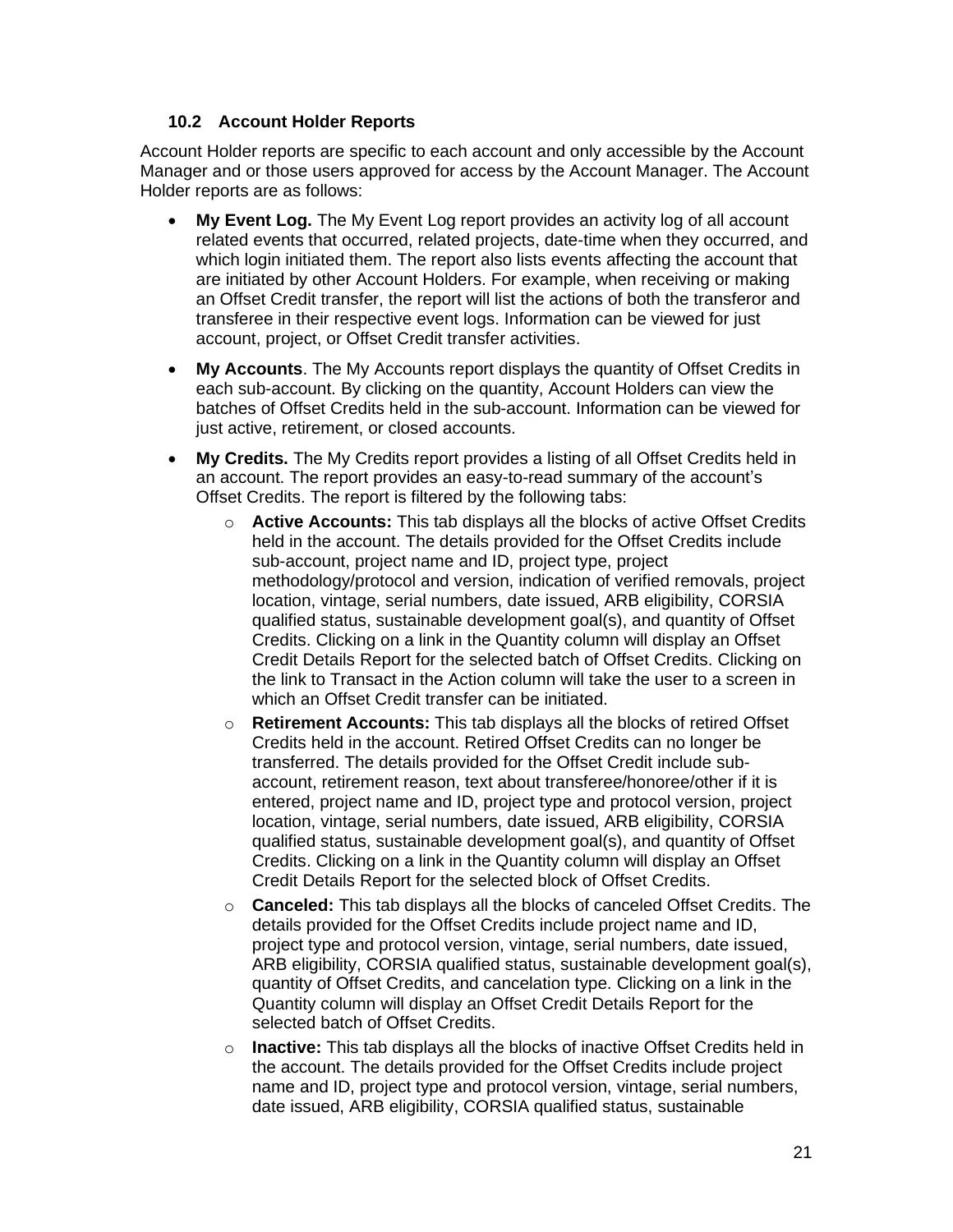development goal(s), and quantity of Offset Credits. Clicking on a link in the Quantity column will display an Offset Credit Details Report for the selected batch of Offset Credits. Clicking on the link to Transact in the Action column will take the user to a screen in which an Offset Credit transfer can be initiated.

- **My Invoices**. The My Invoices Report lists all outstanding invoices for the account and all paid invoices dated on or after January 1, 2021. The main screen displays the following columns of data:
	- o **Invoice ID**. The system generated number that refers to the specific invoice.
	- o **Invoice Date**. The date the invoice was created.
	- o **Payment Due Date**. Annual Account, Transfer, Retirement, and Cancelation fees are due within 30 days of invoice. Payment of Credit Activation fees results in activation of Offset Credits.
	- o **Fee Type**. The type of fee the invoice was created for. NOTE: Invoices for transfers, cancelations, and retirements of active credits are invoiced in the aggregate on a monthly basis, with a fee type of "Multiple," that contains the accumulated confirmed transactions completed in the prior month.
	- o **Fee (US\$)**. The amount of the invoice.
	- o **Amount Paid (US\$)**. This will reflect the amount received from the Account Holder.
	- o **Payment Received Date**. This will indicate the date which the payment was received by APX.
	- o **Amount Outstanding (US\$)**. In case of any partial payments received, the remaining balance will be shown.
	- o **Invoice Status**. A listing of the invoice status (Pending Payment, Paid, or Canceled). If paid, the date paid should be listed.

Users can filter to view pending invoices, all invoices, and detailed invoices. Detailed invoices include the Account ID and Description, including project name and ID and serial numbers, as well as the quantity of Offset Credits and per credit fee rate. This detailed information is also available from the official invoice, accessible by clicking on the Invoice ID.

- **My Credits Transfer History.** Two reports are generated: one for Inter-Account Transfers and one for Intra-Account Transfers.
	- o The Inter-Account Transfers report shows all active Offset Credit transfers initiated, confirmed, withdrawn, or rejected between the Account Holder and another AMERICAN CARBON REGISTRY Account Holder or linked platform. For transfers into and out of the account, it lists the date of the transfer, account names, action taken, and identifies the login name participating in the transfer. Details about the Offset Credits involved in the transfer include the quantity of Offset Credits, serial numbers, vintage, project name, and project ID.
	- o The Intra-Account Transfers report lists all Offset Credits transferred to retirement or cancelation and into and out of the account. The report lists the date of the transfer, account names, action taken, and identifies the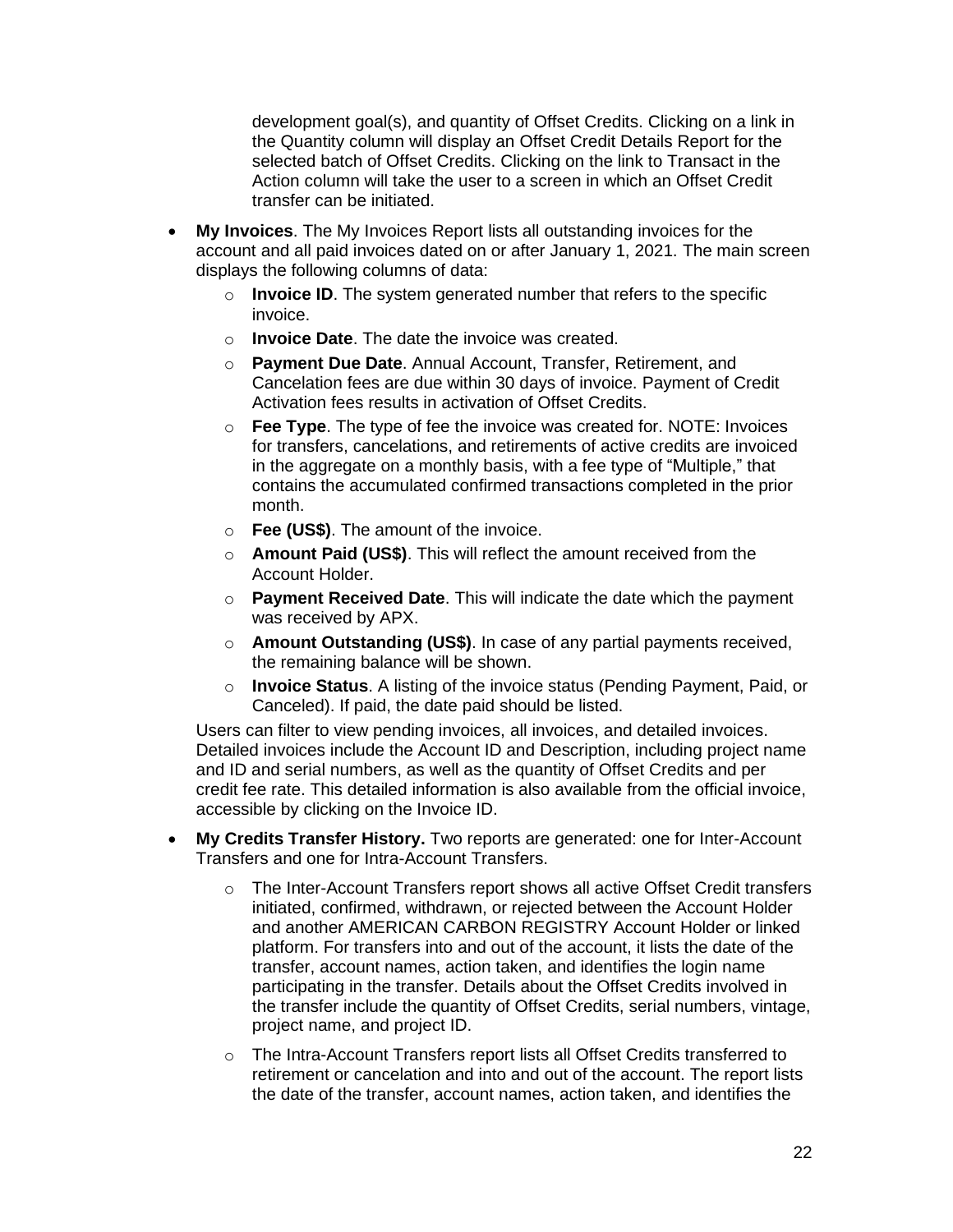login name participating in the transfer. Details about the Offset Credits involved in the transfer include the quantity of Offset Credits, serial numbers, vintage, project name, and project ID.

Please note that for all account activity that occurred on the AMERICAN CARBON REGISTRY prior to APX serving as the third-party registry services provider (i.e., April 2012), Account Holders will have access to a historic account activity log.

• **ACR Account Holder Directory.** This report lists contact information for public AMERICAN CARBON REGISTRY Account Holders. The list can be sorted by account type.

### <span id="page-22-0"></span>**Chapter 11: Payments and Invoices**

Fees associated with using the AMERICAN CARBON REGISTRY are invoiced and tracked by APX. Some fees, such as the second verifications of ARB ODS projects, are invoiced directly by ACR. APX automatically generates invoices for fees and alerts Account Holders via email that invoices have been created and posted for viewing/printing from the AMERICAN CARBON REGISTRY. Account Holders may also choose to always receive a PDF invoice with the notification by ticking the relevant box on the My Invoices report screen.

- Invoices for Project Listing Fees are issued upon submission and, for offset projects seeking ERTs, must be paid before a project listing can be reviewed or approved.
- Invoices for Offset Credit activation are issued daily and must be paid prior to credits being made active.
- Invoices for Offset Credit activation + cancelation are issued daily and must be paid prior to the AMERICAN CARBON REGISTRY Administrator confirming the cancelation.
- Invoices for transfers, cancelations, and retirements of active credits are invoiced in the aggregate on a monthly basis, with a fee type of "Multiple," that contains the accumulated confirmed transactions completed in the prior month.

APX will update all payments received from Account Holders within the AMERICAN CARBON REGISTRY. Fee rates are available in the online ACR Fee Schedule: [http://americancarbonregistry.org/how-it-works/membership.](http://americancarbonregistry.org/how-it-works/membership)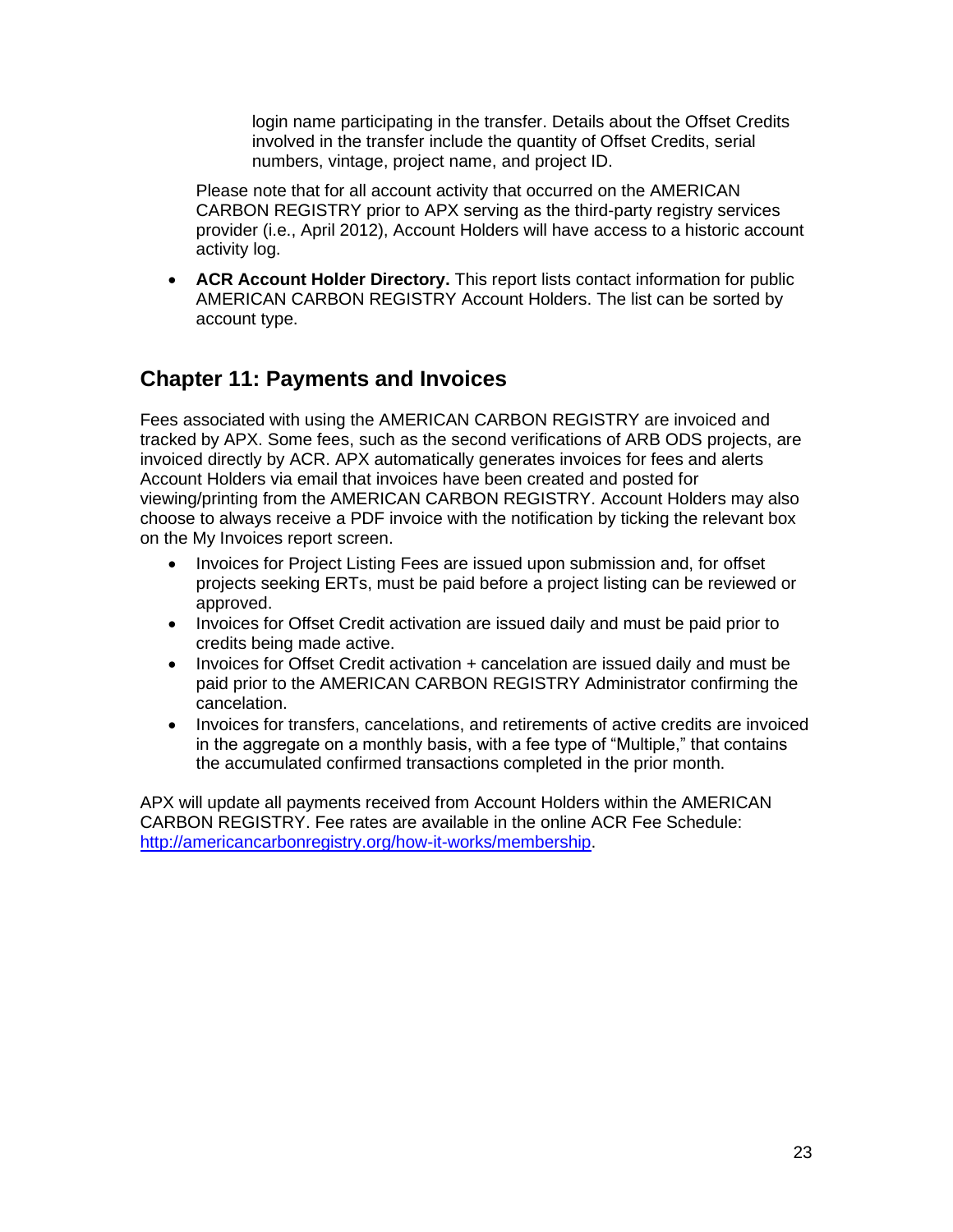### <span id="page-23-0"></span>**Chapter 12: Glossary**

**Account Admin:** Users assigned privileges by the Account Manager to mimic the Account Manager registry account access and functionality rights, including the authority to create and manage other logins within the main registry account and view all account activity.

**Account Holder:** An Account Holder is an organization that has established an Account within the AMERICAN CARBON REGISTRY.

**Account Manager:** An individual within the Account Holder's organization who will open the account and denote the applicant organization's agreement to the legally binding Terms of Use at the time of account opening. Upon approval of the account, the Account Manager will create additional logins as needed for other users from the organization and have access to all account activity.

**Activation Fee:** Offset Credits will be issued without charging issuance fees, but they will be considered "inactive" and not able to be transacted, retired, or canceled until activated by the Account Holder. Upon request of Offset Credit activation by the Account Holder, a one-time activation fee will be assessed in accordance with the ACR Fee Schedule: [http://americancarbonregistry.org/how-it-works/membership.](http://americancarbonregistry.org/how-it-works/membership) Upon receipt of payment, Offset Credits will be activated and can be transacted, retired, or canceled.

**Active Credit:** An active Offset Credit is an Offset Credit that has not yet been retired or canceled. It is held in an active sub-account or the default active account. Active Offset Credits may be transferred to another Account Holder, to an active sub-account, or to the default active account. Active Offset Credits may be retired and are then no longer active.

**Active Sub-Account**: Active sub-accounts are holding places for active Offset Credits. These can be created and used by an organization to organize their active (not yet retired) Offset Credits.

**Air Resources Board (ARB):** The California regulatory agency responsible for oversight of the Cap-and-Trade Program.

**Air Resources Board Offset Credit (ARBOC):** A tradable compliance instrument issued by ARB that represents a GHG reduction or GHG removal enhancement of one metric ton of CO<sub>2</sub>e. The GHG reduction or GHG removal enhancement must be real, additional, quantifiable, permanent, verifiable, and enforceable. ARB offset credits may only be issued for GHG emission reductions or GHG removal enhancements that occur during a "Reporting Period." See the Cap-and-Trade Regulation for full definition and requirements: [ww2.arb.ca.gov/our-work/programs/cap-and-trade-program/cap-and](https://ww2.arb.ca.gov/our-work/programs/cap-and-trade-program/cap-and-trade-regulation)[trade-regulation.](https://ww2.arb.ca.gov/our-work/programs/cap-and-trade-program/cap-and-trade-regulation)

**Annual Subscription Fee:** This fee is to be paid by Project Developer, Transaction, and Corporate Account Holders upon their account approval and each year on the anniversary of the account approval date. See the ACR Fee Schedule for the most up-to-date rates: [http://americancarbonregistry.org/how-it-works/membership.](http://americancarbonregistry.org/how-it-works/membership)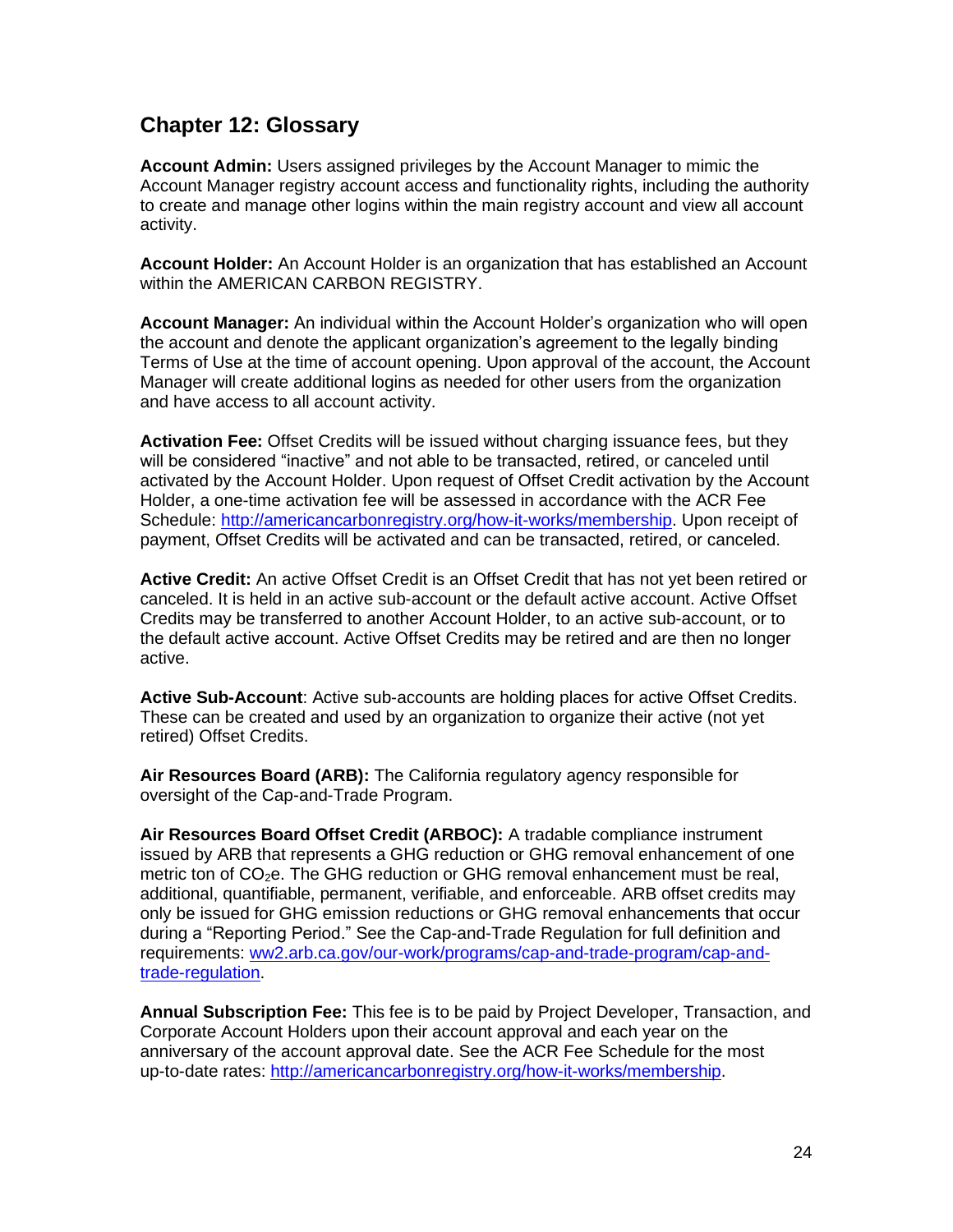**Authorized Project Designee:** An entity authorized by an Offset Project Operator to act on behalf of the Offset Project Operator for development of an ARB eligible offset project. See the Cap-and-Trade Regulation for full definition and requirements: [ww2.arb.ca.gov/our-work/programs/cap-and-trade-program/cap-and-trade-regulation.](https://ww2.arb.ca.gov/our-work/programs/cap-and-trade-program/cap-and-trade-regulation)

**Cancelation Fee:** Registry Offset Credits must be canceled in order to convert them to ARB Offset Credits. Cancelation fees are assessed in accordance with the ACR Fee Schedule: [http://americancarbonregistry.org/how-it-works/membership.](http://americancarbonregistry.org/how-it-works/membership)

**Credit Transfer Fee:** Transfer fees are the responsibility of the party receiving the Offset Credit transfer and are assessed in accordance with the ACR Fee Schedule: [http://americancarbonregistry.org/how-it-works/membership.](http://americancarbonregistry.org/how-it-works/membership)

**Default Active Account:** A default active account is established for each Project Developer, Corporate, and Transaction account opened on the AMERICAN CARBON REGISTRY. Default active accounts are holding places for active Offset Credits. Account Holders can deposit Offset Credits into the default active account or transfer active Offset Credits into or out of the default active account.

**Double Counting:** In the context of climate change mitigation, situations where a single GHG emission reduction, removal, avoidance, or other mitigation outcome is used more than once to demonstrate achievement of mitigation targets or pledges. Double counting can occur in different ways, including double issuance, double use, and double claiming.

**Early Action Offset Program:** A program approved by ARB to issue Early Action Offset Credits. The program provided a path for Early Action Offset Projects using an approved voluntary quantification methodology to convert their Early Action Offset Credits into ARB Offset Credits. Although the Early Action Offset Program has ended, ARB Offset Credits that were issued pursuant to the program continue to be valid for compliance in the Cap-and-Trade Program. See the Cap-and-Trade Regulation for full definition and requirements: [ww2.arb.ca.gov/our-work/programs/cap-and-trade-program/cap-and](https://ww2.arb.ca.gov/our-work/programs/cap-and-trade-program/cap-and-trade-regulation)[trade-regulation.](https://ww2.arb.ca.gov/our-work/programs/cap-and-trade-program/cap-and-trade-regulation)

**Early Action Offset Project:** An offset project that was registered with an Early Action Offset Program and has been issued Early Action Offset Credits. See the Cap-and-Trade Regulation for full definition and requirements: [ww2.arb.ca.gov/our](https://ww2.arb.ca.gov/our-work/programs/cap-and-trade-program/cap-and-trade-regulation)[work/programs/cap-and-trade-program/cap-and-trade-regulation.](https://ww2.arb.ca.gov/our-work/programs/cap-and-trade-program/cap-and-trade-regulation)

**Emission Reduction Ton or Emissions Reduction Tonne***™ (***ERT***):* The ACR unit of exchange for tradeable, project-based Offset Credits. ERTs refer to both emission reductions and removals. ACR issues one ERT for each metric ton of  $CO<sub>2</sub>e$  emission reductions or removals verified against an ACR Standard and methodology.

**Issue or Issuance:** The creation of serialized Offset Credits equivalent to the number of verified GHG emission reductions or GHG removals for an offset project over a specified period of time. Offset Credits will be initially issued as inactive. Once activated, the Offset Credits will appear in the account selected at the time of activation (i.e., default active account or other active sub-account) for transfer, retirement, or cancelation.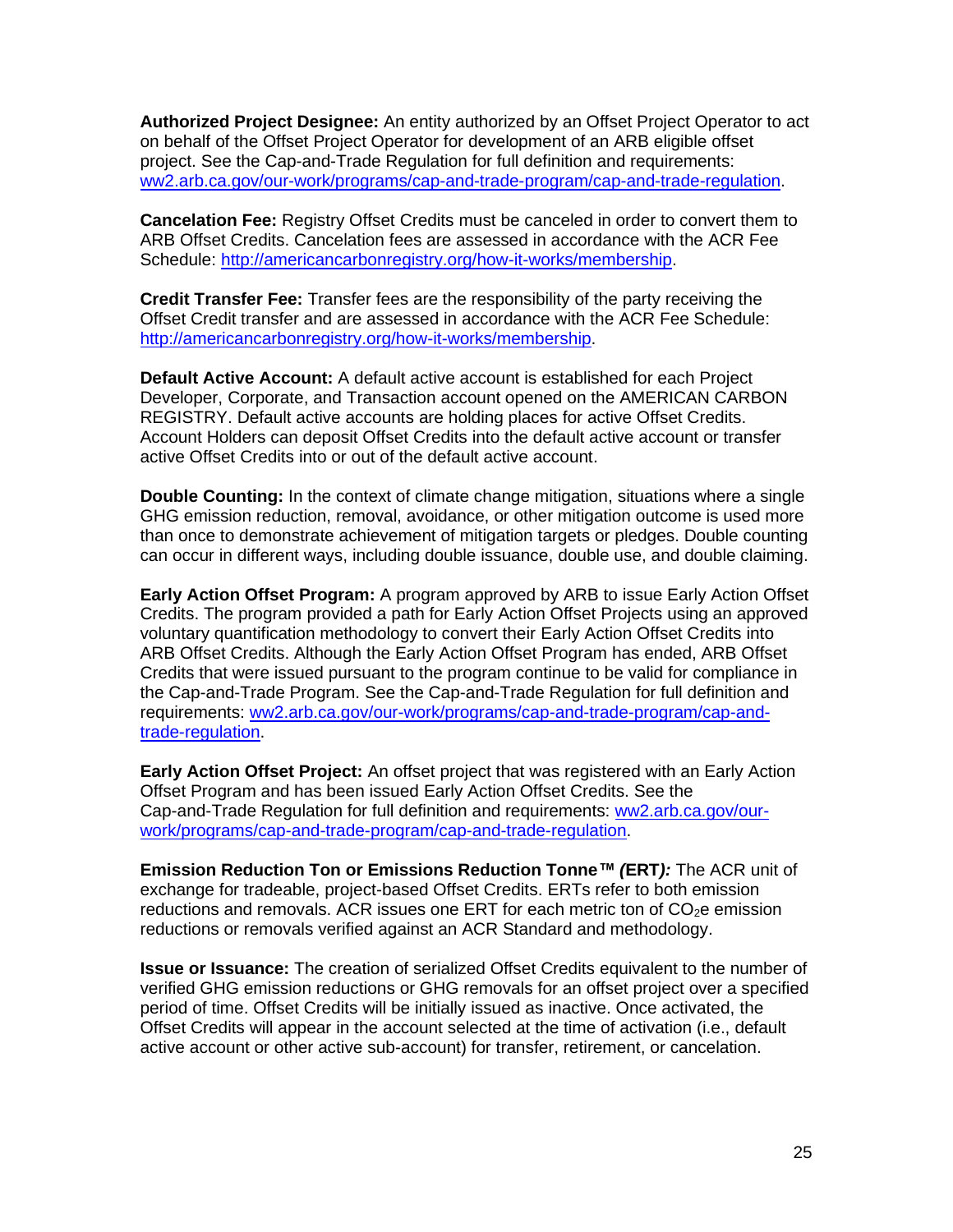**Offset Credit or Credit:** An Emission Reduction Ton (ERT) issued following an ACR Standard and methodology or a Registry Offset Credit (ROC) issued following the requirements of ARB and a Compliance Offset Protocol.

**Offset Project:** All equipment, materials, items, or actions that are directly related to or have an impact upon GHG emission reductions, project emissions, or GHG removal enhancements within the offset project boundary.

**Offset Project Operator:** The entity(ies) with legal authority to implement an ARB eligible offset project. See the Cap-and-Trade Regulation for full definition and requirements: [ww2.arb.ca.gov/our-work/programs/cap-and-trade-program/cap-and](https://ww2.arb.ca.gov/our-work/programs/cap-and-trade-program/cap-and-trade-regulation)[trade-regulation.](https://ww2.arb.ca.gov/our-work/programs/cap-and-trade-program/cap-and-trade-regulation)

**Offset Project Registry:** An entity approved by ARB to list offset projects, collect Offset Project Data Reports, facilitate verification of Offset Project Data Reports, and issue Registry Offset Credits for offset projects being implemented using a Compliance Offset Protocol. See the Cap-and-Trade Regulation for full definition and requirements: [ww2.arb.ca.gov/our-work/programs/cap-and-trade-program/cap-and-trade-regulation.](https://ww2.arb.ca.gov/our-work/programs/cap-and-trade-program/cap-and-trade-regulation)

**Participating Companies Public Report:** This public report is a listing of Account Holders registered with the AMERICAN CARBON REGISTRY. This report does not show all AMERICAN CARBON REGISTRY Account Holders as some accounts have chosen to make their account private.

**Project Contact:** The individual named as the contact in the Project Setup screen when submitting a new project. This person is automatically notified of each status or phase change by email. Offset projects with multiple owners or interests must privately appoint a single party to act as the single point of contact.

**Project Developer Account:** This account type has been assigned the rights of registration for a given offset project. This gives the designated Account Holder full and sole management and authority over the transactions and activities related to the offset project within the AMERICAN CARBON REGISTRY.

**Project ID:** When a project has been listed or registered, the AMERICAN CARBON REGISTRY Administrator creates a unique ACR Project ID.

**Project Proponent:** An individual or entity that undertakes, develops, and/or owns a project. This may include the project investor, designer, and/or owner of the lands/facilities on which project activities are conducted. The Project Proponent and landowner/facility owner may be different entities. The Project Proponent is the ACR Account Holder.

**Project Type:** The project type should be selected from the list of ACR and ARB-approved project types, which can be amended by ACR from time to time:

- Agricultural Land Management
- Carbon Capture & Storage (CCS)
- Coal Mine Methane
- Forest Carbon